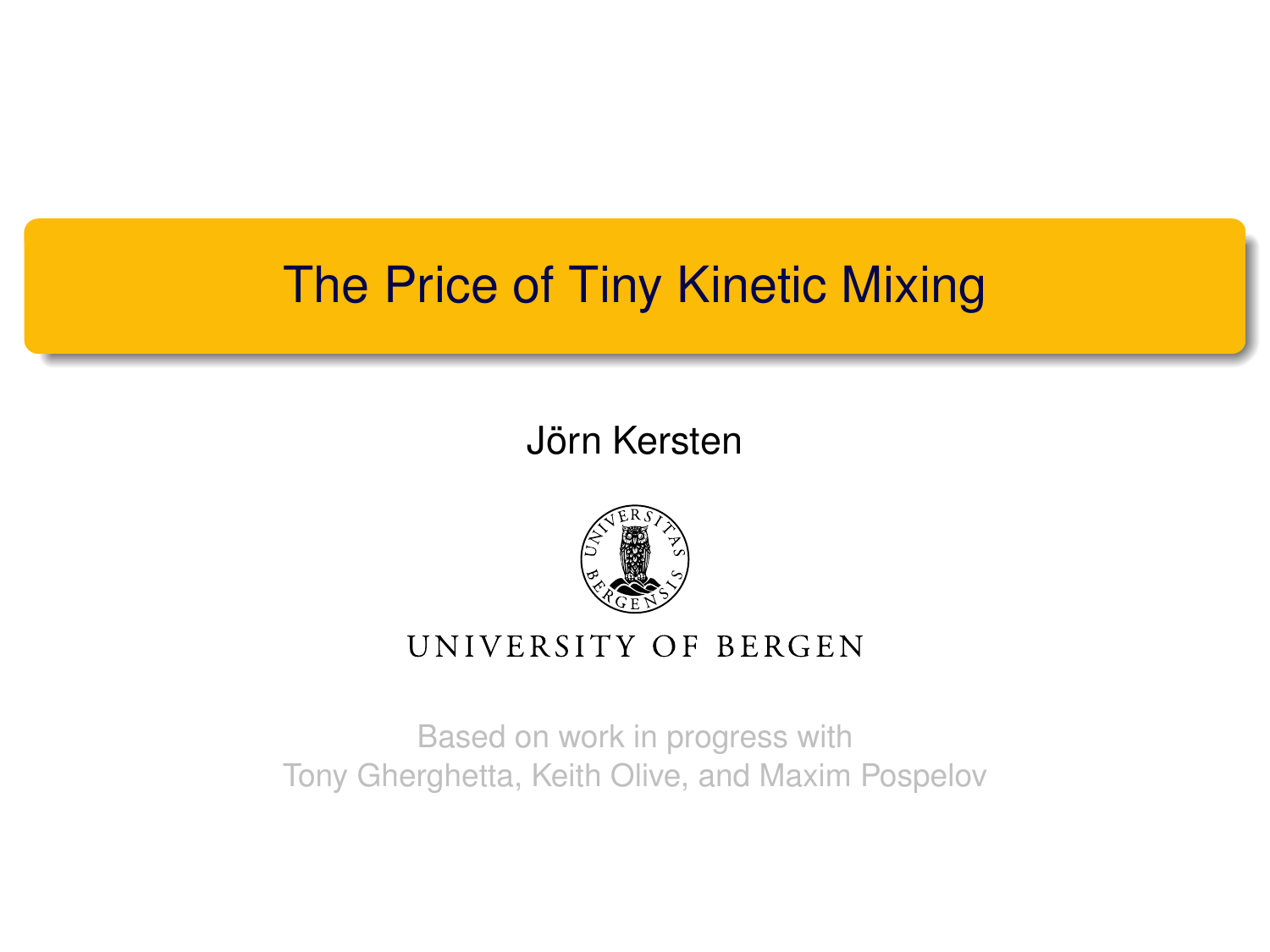<span id="page-1-0"></span>



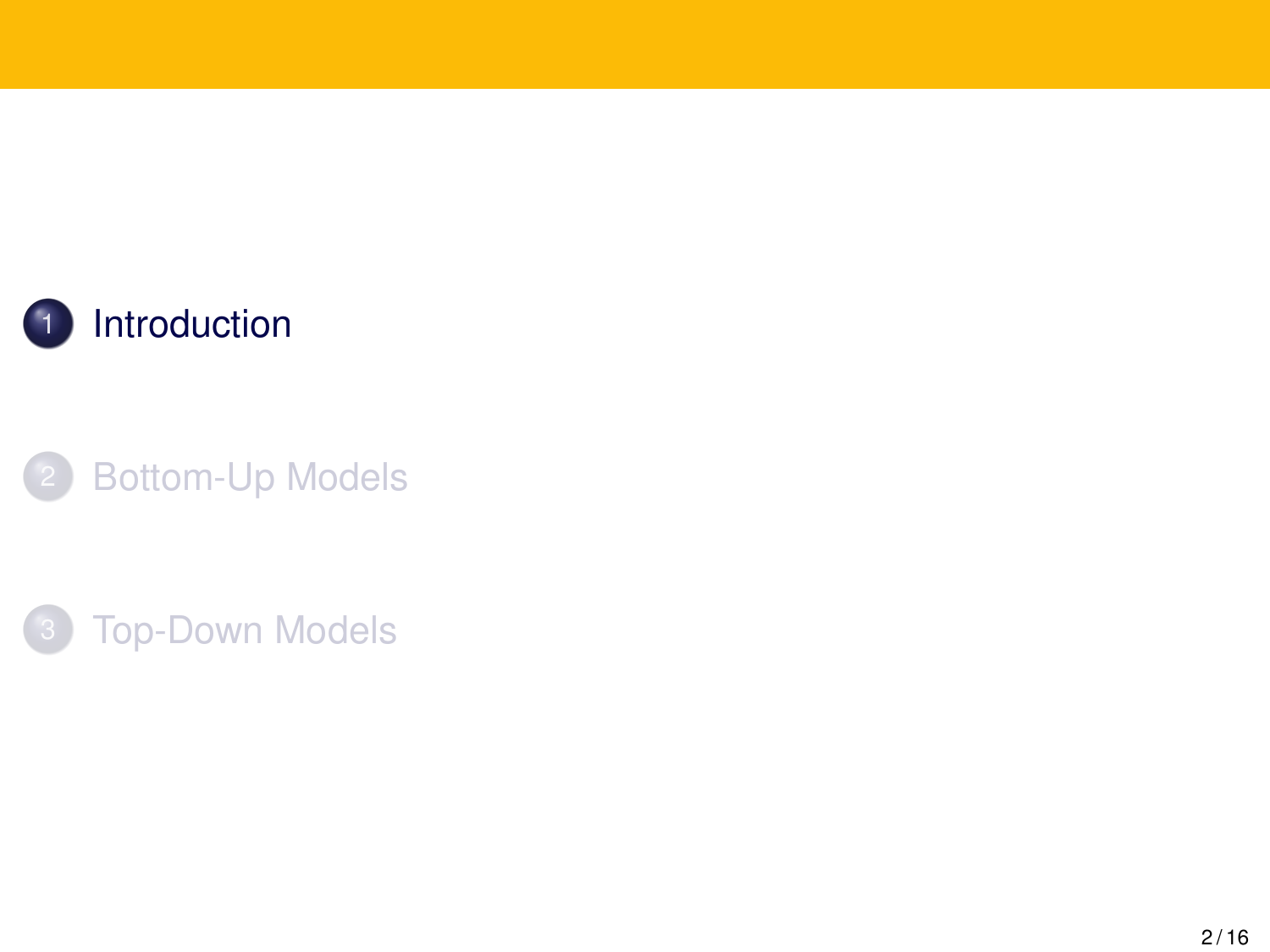- No new physics at LHC  $\rightsquigarrow$  hiding at low energies?
- One candidate: gauge boson  $X^\mu$  of new  $U(1)_X$  (dark photon)
- Mass  $m<sub>X</sub>$  from Brout-Englert-Higgs or Stückelberg mechanism
- Applications: dark matter candidate, mediator of dark matter self-interactions,  $(g-2)_u$ , ...
- Possibly part of dark sector
- Simplest way to couple to Standard Model: kinetic mixing with  $U(1)_Y$  gauge boson  $B^\mu$

$$
{\cal L}_{\text{km}} = -\tfrac{1}{2} \, \epsilon \, B_{\mu\nu} X^{\mu\nu}
$$

 $\rightsquigarrow$  kinetic mixing with photon ( $\epsilon \cos \theta_W$ ) and Z ( $\epsilon \sin \theta_W$ )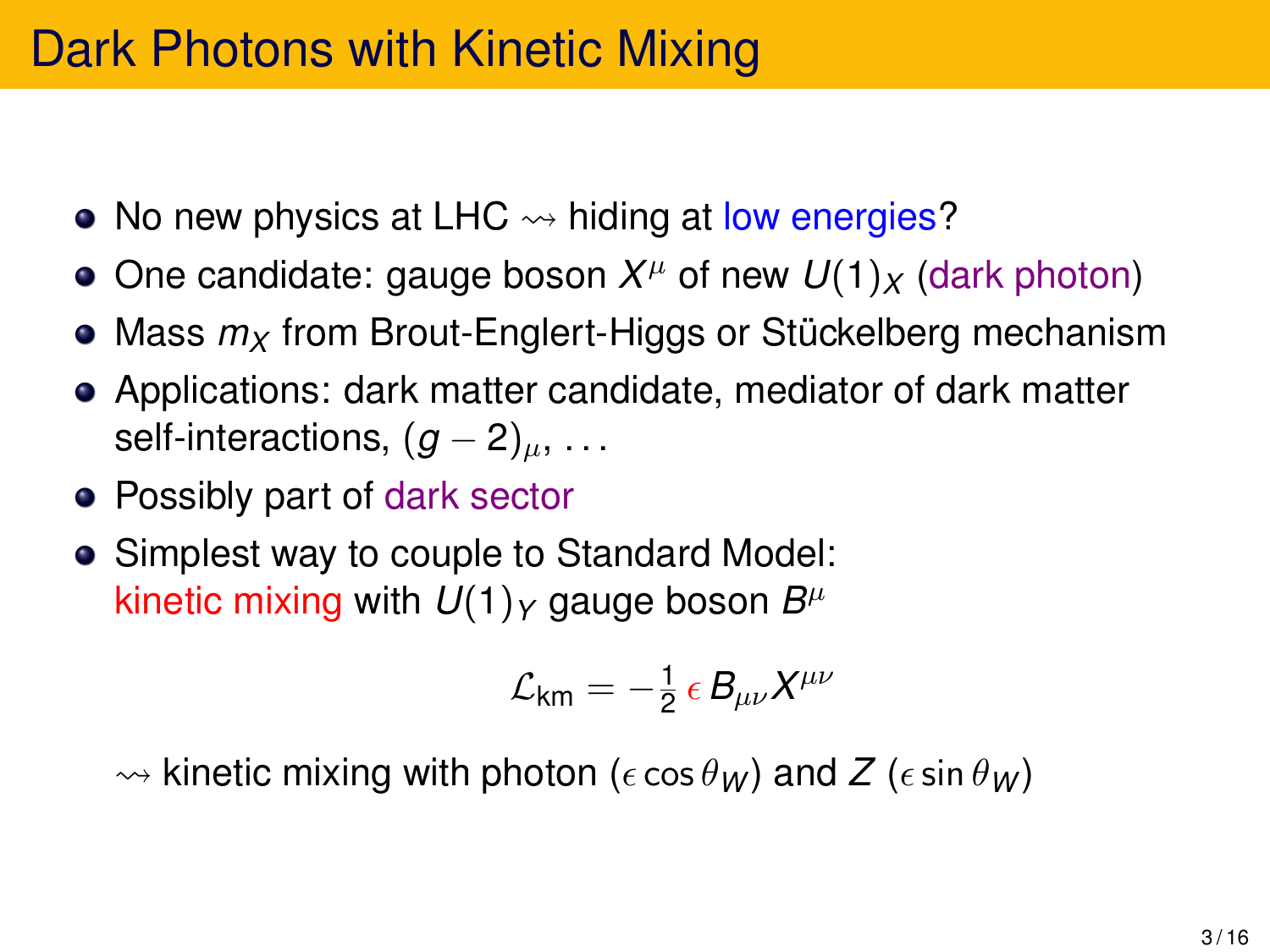### Constraints on Kinetic Mixing



 $\rightsquigarrow~$   $\epsilon$   $\lesssim$  10<sup>−15</sup> … 10<sup>−7</sup> for  $\mu$ eV  $\lesssim$   $m_{\textit{\textbf{X}}}$   $\lesssim$  GeV

 $\rightarrow$  How to get such a small number from a model?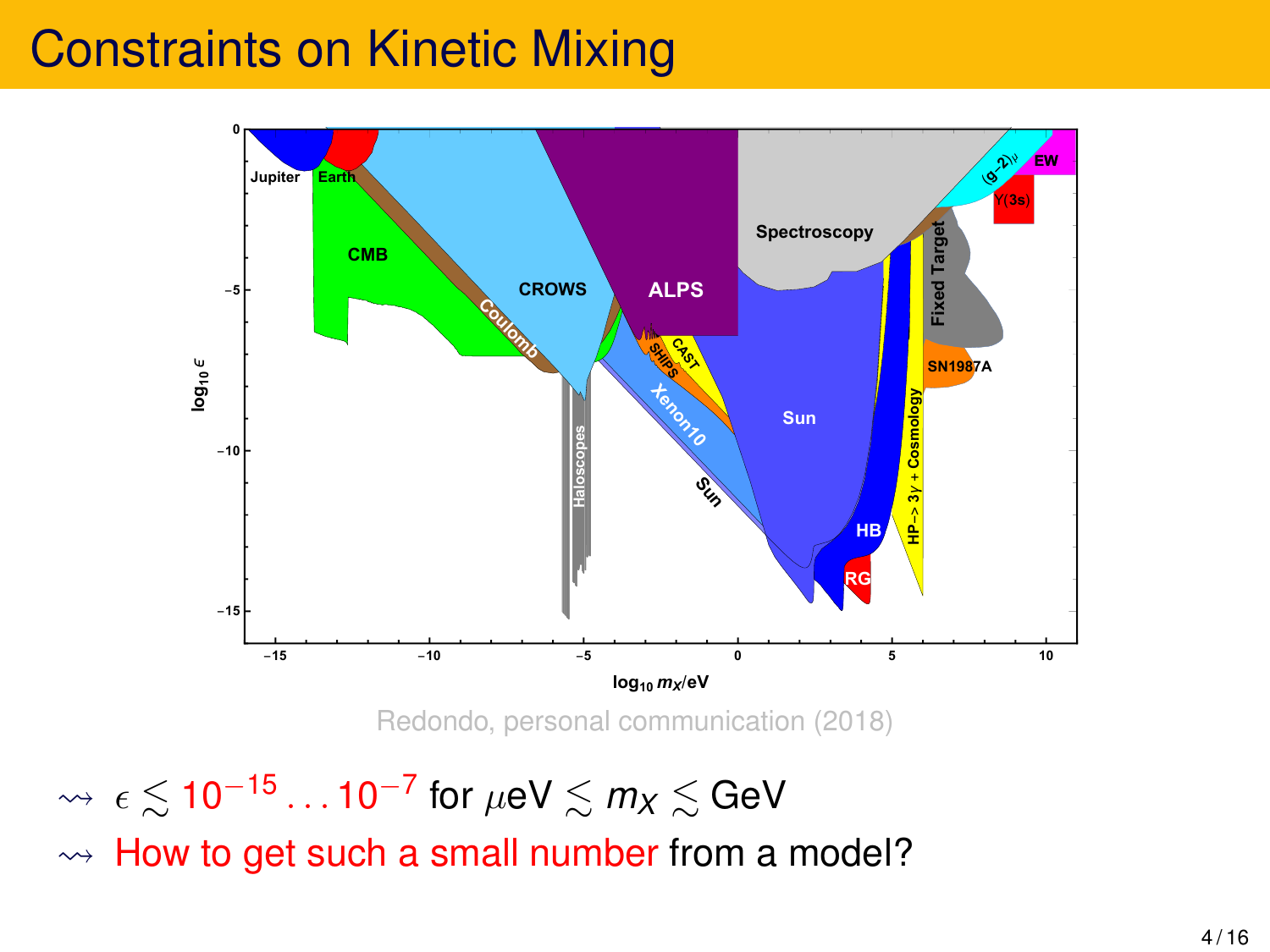### Generic One-Loop Expectation

- Vanishing kinetic mixing at high scale
- Field with mass *M* charged under  $U(1)_X$  and  $U(1)_Y$

$$
\sim \mathcal{L}^{B^{\nu}} \longrightarrow \mathcal{L}^{\mathcal{X}^{\mu}} \longrightarrow \epsilon \sim \frac{g' g_X}{8\pi^2} \ln \frac{M}{\mu} \sim 10^{-4} \dots 10^{-3} \gg 10^{-7}
$$

Holdom, PLB **166** (1986)

• Non-decoupling effect  $\rightsquigarrow$  large *M* does not help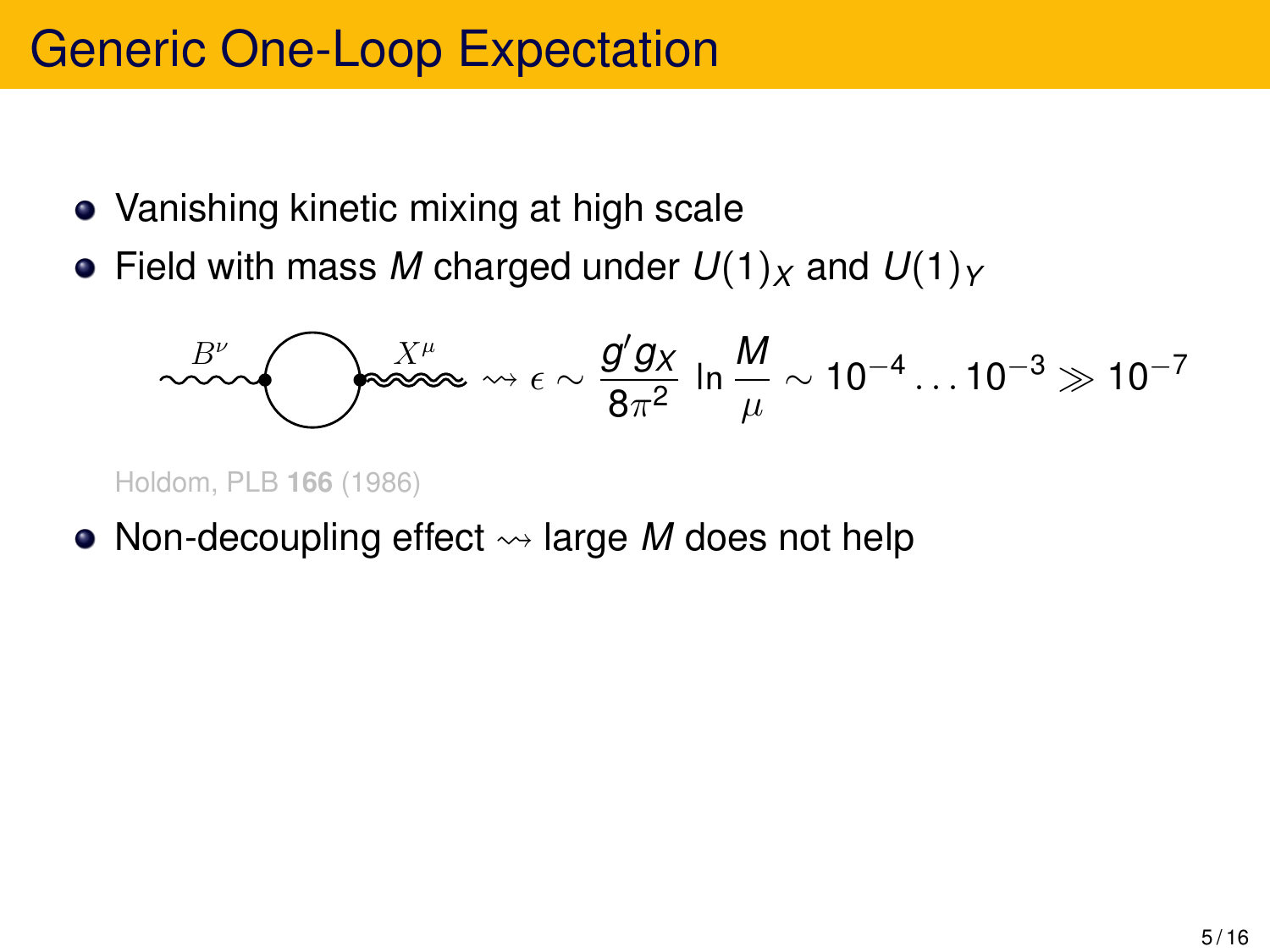### Generic One-Loop Expectation

- Vanishing kinetic mixing at high scale
- Field with mass *M* charged under  $U(1)_X$  and  $U(1)_Y$

$$
\sim \sim \sqrt{\text{max} + \epsilon} \sim \frac{g' g_X}{8\pi^2} \ln \frac{M}{\mu} \sim 10^{-4} \dots 10^{-3} \gg 10^{-7}
$$

Holdom, PLB **166** (1986)

- Non-decoupling effect  $\rightsquigarrow$  large *M* does not help
- Known option:  $q_X \ll 1$  from LARGE volume string compactifications (or other stringy scenarios)

Burgess et al., JHEP **07** (2008) Cicoli, Goodsell, Jaeckel, Ringwald, JHEP **07** (2011)

### $\rightsquigarrow$  How to get  $\epsilon \lesssim$  10<sup>−7</sup> for  $g_\chi \sim g' \sim$  1?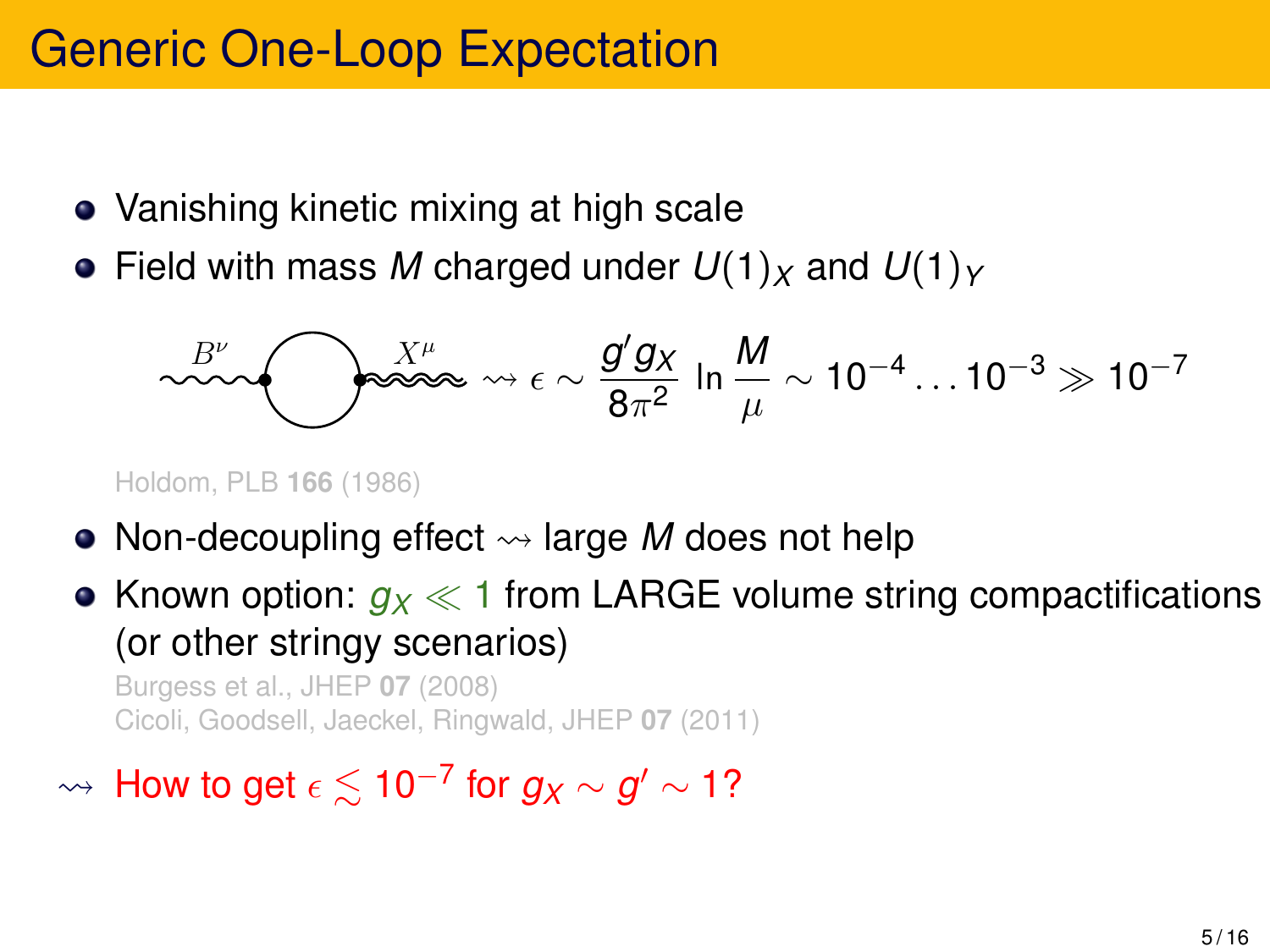<span id="page-6-0"></span>



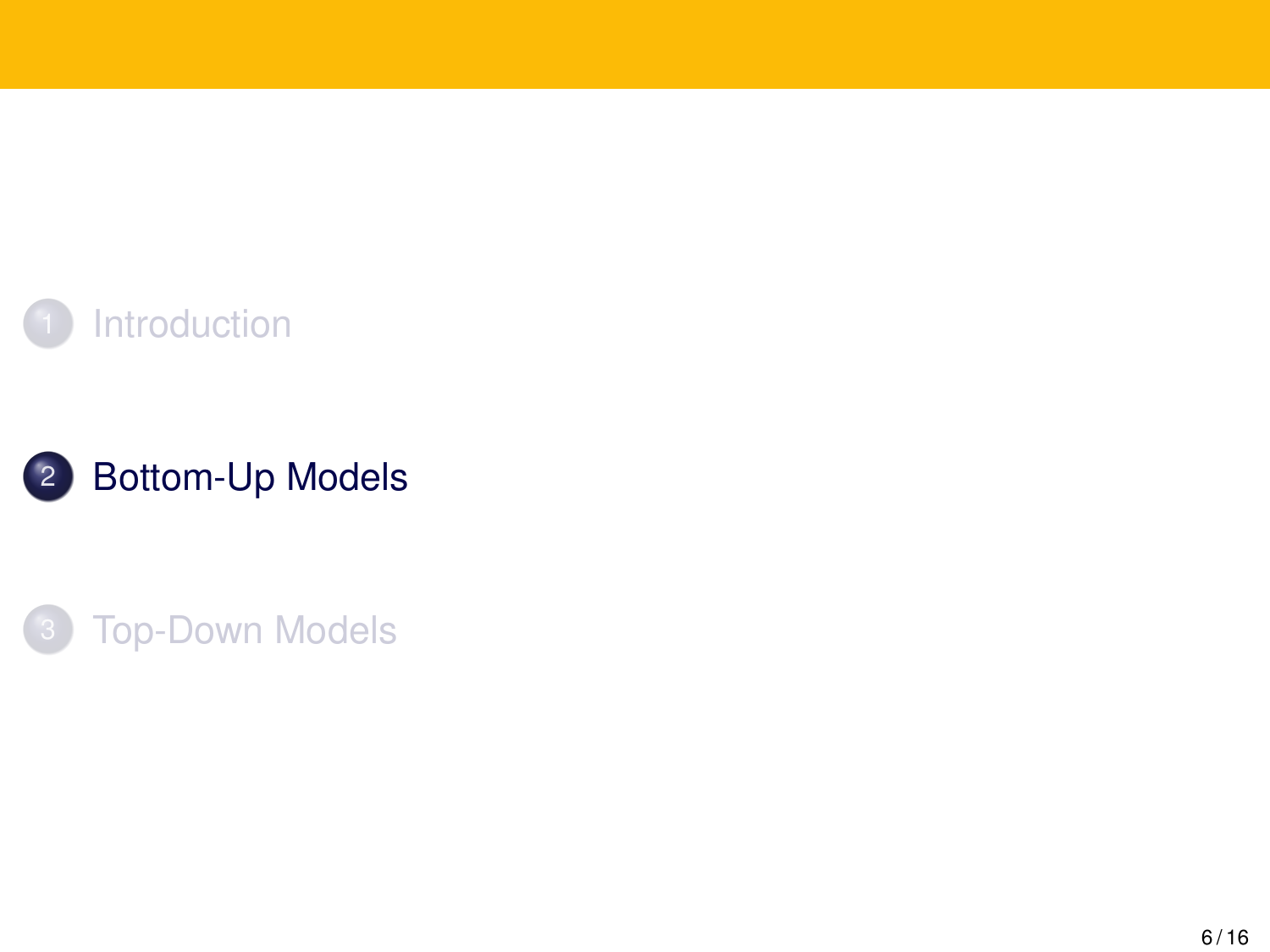# Higher Loop Order

- Additional gauge group  $U(1)_M$ , broken above TeV-scale
- Vectorlike fermions  $\psi$  and  $\chi$

|                  | Mass  | Charge   |          |          |  |
|------------------|-------|----------|----------|----------|--|
|                  |       | $U(1)_Y$ | $U(1)_M$ | $U(1)_X$ |  |
| V                | heavy |          |          |          |  |
| $\chi$           | heavy | 0        |          |          |  |
| $B^\mu$          |       | ი        | ი        | ი        |  |
| $\mathsf{M}^\mu$ | heavy | ი        | ი        | 0        |  |
| $X^{\mu}$        | light | O        |          |          |  |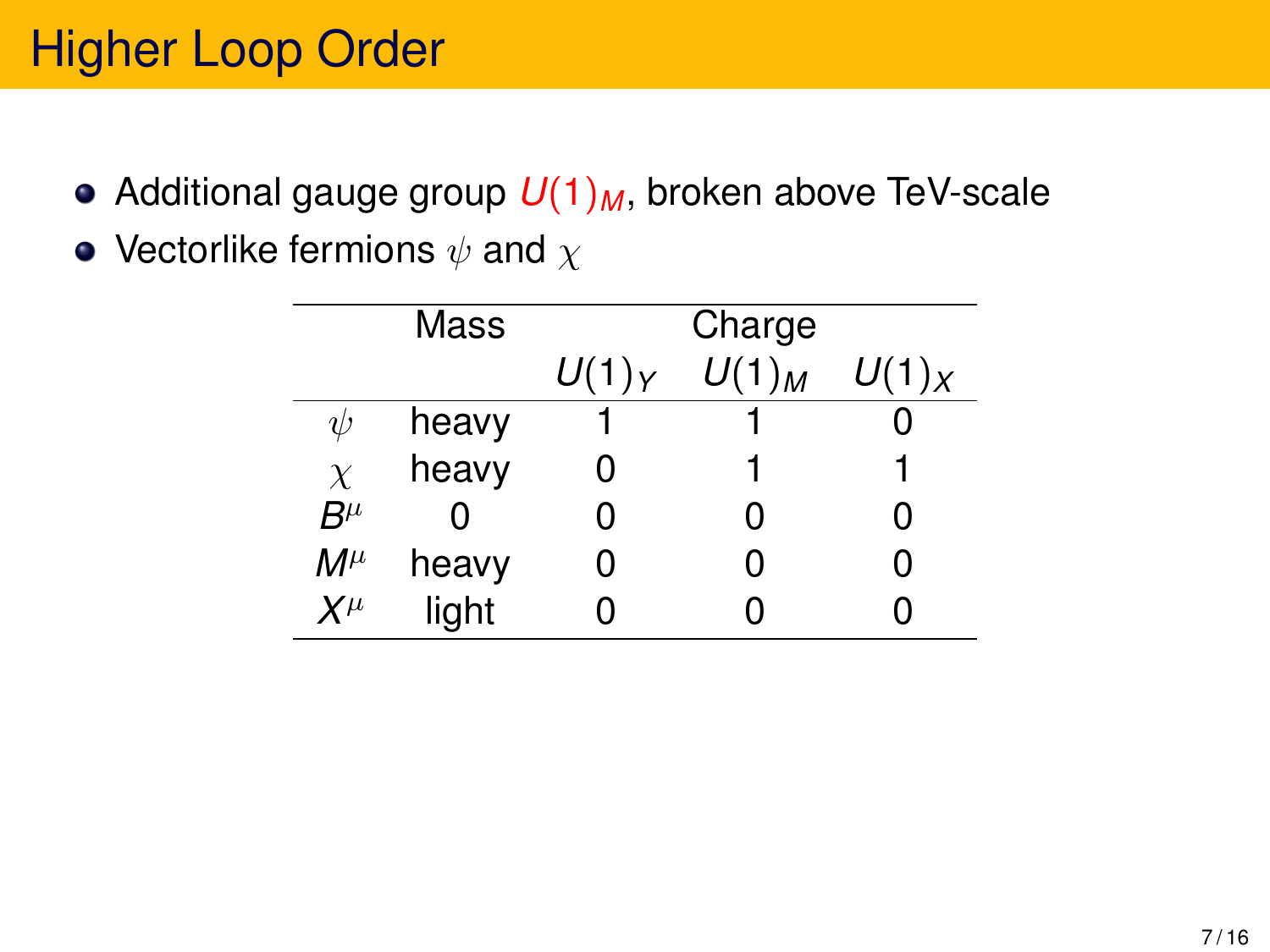# Higher Loop Order

- Additional gauge group  $U(1)_M$ , broken above TeV-scale
- Vectorlike fermions  $\psi$  and  $\chi$

|                  | Mass  |          | Charge   |          |
|------------------|-------|----------|----------|----------|
|                  |       | $U(1)_Y$ | $U(1)_M$ | $U(1)_X$ |
| $\psi$           | heavy |          |          |          |
| $\chi$           | heavy | 0        |          |          |
| $B^{\mu}$        | ი     | ი        | ი        | ი        |
| $\mathsf{M}^\mu$ | heavy | O        | ი        | ი        |
| $X^{\mu}$        | light |          | ი        |          |

 $\rightsquigarrow$  Kinetic mixing at 2-loop order?

 $B^{\nu}$  with  $\chi \rightarrow X^{\mu}$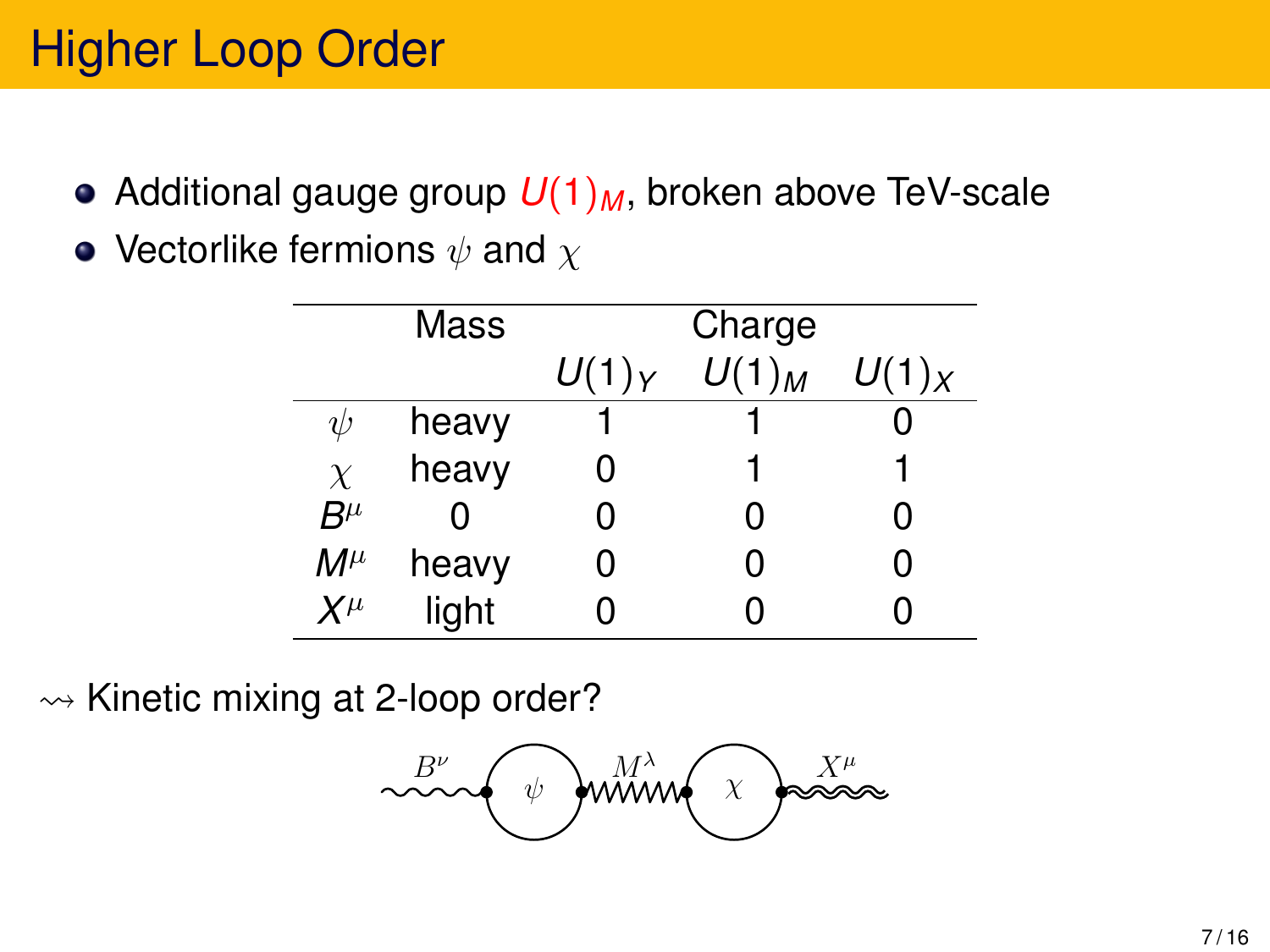$$
\text{max}_{\text{max}}\left(\text{max}_{\text{max}}\right)\text{max}_{\text{max}}\left(\text{max}_{\text{max}}\left(\text{max}\right)\text{max}_{\text{max}}\left(\text{max}\right)\text{max}\right)
$$

- $\rightarrow$  Operator with derivatives of *B<sup>μν</sup>* and *X<sup>μν</sup>*
- $\rightarrow$  Does not contribute to kinetic mixing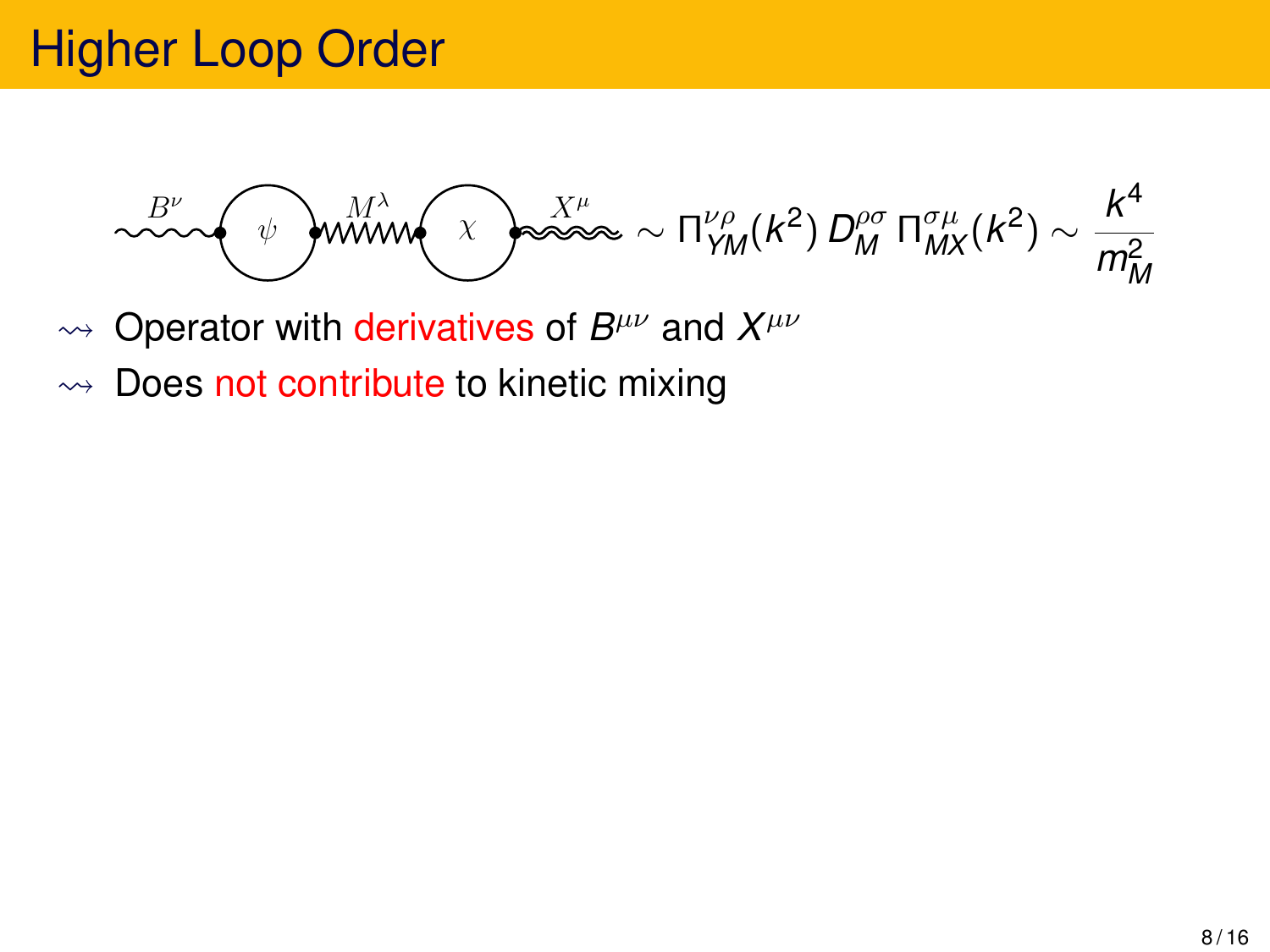$$
\sim \sim \sqrt{\psi} \quad \text{with} \quad \chi \quad \text{where} \quad \chi \quad \text{where} \quad \chi \quad \text{where} \quad \text{where} \quad \chi \quad \text{where} \quad \text{where} \quad \text{where} \quad \text{where} \quad \text{where} \quad \text{where} \quad \text{where} \quad \text{where} \quad \text{where} \quad \text{where} \quad \text{where} \quad \text{where} \quad \text{where} \quad \text{where} \quad \text{where} \quad \text{where} \quad \text{where} \quad \text{where} \quad \text{where} \quad \text{where} \quad \text{where} \quad \text{where} \quad \text{where} \quad \text{where} \quad \text{where} \quad \text{where} \quad \text{where} \quad \text{where} \quad \text{where} \quad \text{where} \quad \text{where} \quad \text{where} \quad \text{where} \quad \text{where} \quad \text{where} \quad \text{where} \quad \text{where} \quad \text{where} \quad \text{where} \quad \text{where} \quad \text{where} \quad \text{where} \quad \text{where} \quad \text{where} \quad \text{where} \quad \text{where} \quad \text{where} \quad \text{where} \quad \text{where} \quad \text{where} \quad \text{where} \quad \text{where} \quad \text{where} \quad \text{where} \quad \text{where} \quad \text{where} \quad \text{where} \quad \text{where} \quad \text{where} \quad \text{where} \quad \text{where} \quad \text{where} \quad \text{where} \quad \text{where} \quad \text{where} \quad \text{where} \quad \text{where} \quad \text{where} \quad \text{where} \quad \text{where} \quad \text{where} \quad \text{where} \quad \text{where} \quad \text{where} \quad \text{where} \quad \text{where} \quad \text{where} \quad \text{where} \quad \text{where} \quad \text{where} \quad \text{where} \quad \text{where} \quad \text{where} \quad \text{where} \quad \text{where} \quad \text{where} \quad \text{where} \quad \text{where} \quad \text{where} \quad \text{where} \quad \text{where} \quad \text{where} \quad \text{where} \quad \text{where} \quad \text{where} \quad \text{where} \quad \text{where} \quad \text{where} \quad \text{where} \quad \text{where}
$$

- $\rightarrow$  Operator with derivatives of *B<sup>μν</sup>* and *X<sup>μν</sup>*
- $\rightarrow$  Does not contribute to kinetic mixing
- $\rightarrow$  Kinetic mixing at 3-loop order?

$$
\begin{array}{c}\n\mathbf{B}^{\nu} \\
\downarrow \text{www.} \\
\downarrow \text{www.} \\
\downarrow \text{www.} \\
\downarrow \text{www.} \\
\downarrow \text{www.} \\
\downarrow \text{www.} \\
\downarrow \text{www.} \\
\downarrow \text{www.} \\
\downarrow \text{www.} \\
\downarrow \text{www.} \\
\downarrow \text{www.} \\
\downarrow \text{www.} \\
\downarrow \text{www.} \\
\downarrow \text{www.} \\
\downarrow \text{www.} \\
\downarrow \text{www.} \\
\downarrow \text{www.} \\
\downarrow \text{www.} \\
\downarrow \text{www.} \\
\downarrow \text{www.} \\
\downarrow \text{www.} \\
\downarrow \text{www.} \\
\downarrow \text{www.} \\
\downarrow \text{www.} \\
\downarrow \text{www.} \\
\downarrow \text{www.} \\
\downarrow \text{www.} \\
\downarrow \text{www.} \\
\downarrow \text{www.} \\
\downarrow \text{www.} \\
\downarrow \text{www.} \\
\downarrow \text{www.} \\
\downarrow \text{www.} \\
\downarrow \text{www.} \\
\downarrow \text{www.} \\
\downarrow \text{www.} \\
\downarrow \text{www.} \\
\downarrow \text{www.} \\
\downarrow \text{www.} \\
\downarrow \text{www.} \\
\downarrow \text{www.} \\
\downarrow \text{www.} \\
\downarrow \text{www.} \\
\downarrow \text{www.} \\
\downarrow \text{www.} \\
\downarrow \text{www.} \\
\downarrow \text{www.} \\
\downarrow \text{www.} \\
\downarrow \text{www.} \\
\downarrow \text{www.} \\
\downarrow \text{www.} \\
\downarrow \text{www.} \\
\downarrow \text{www.} \\
\downarrow \text{www.} \\
\downarrow \text{www.} \\
\downarrow \text{www.} \\
\downarrow \text{www.} \\
\downarrow \text{www.} \\
\downarrow \text{www.} \\
\downarrow \text{www.} \\
\downarrow \text{www.} \\
\downarrow \text{www.} \\
\downarrow \text{www.} \\
\downarrow \text{www.} \\
\downarrow \text{www.} \\
\downarrow \text{www.} \\
\downarrow \text{www.} \\
\downarrow \text{www.} \\
\downarrow \text{www.} \\
\downarrow \text{www.} \\
\downarrow \text{www.} \\
\downarrow \text{www.} \\
\downarrow \text{www.} \\
\downarrow \text{www.} \\
\
$$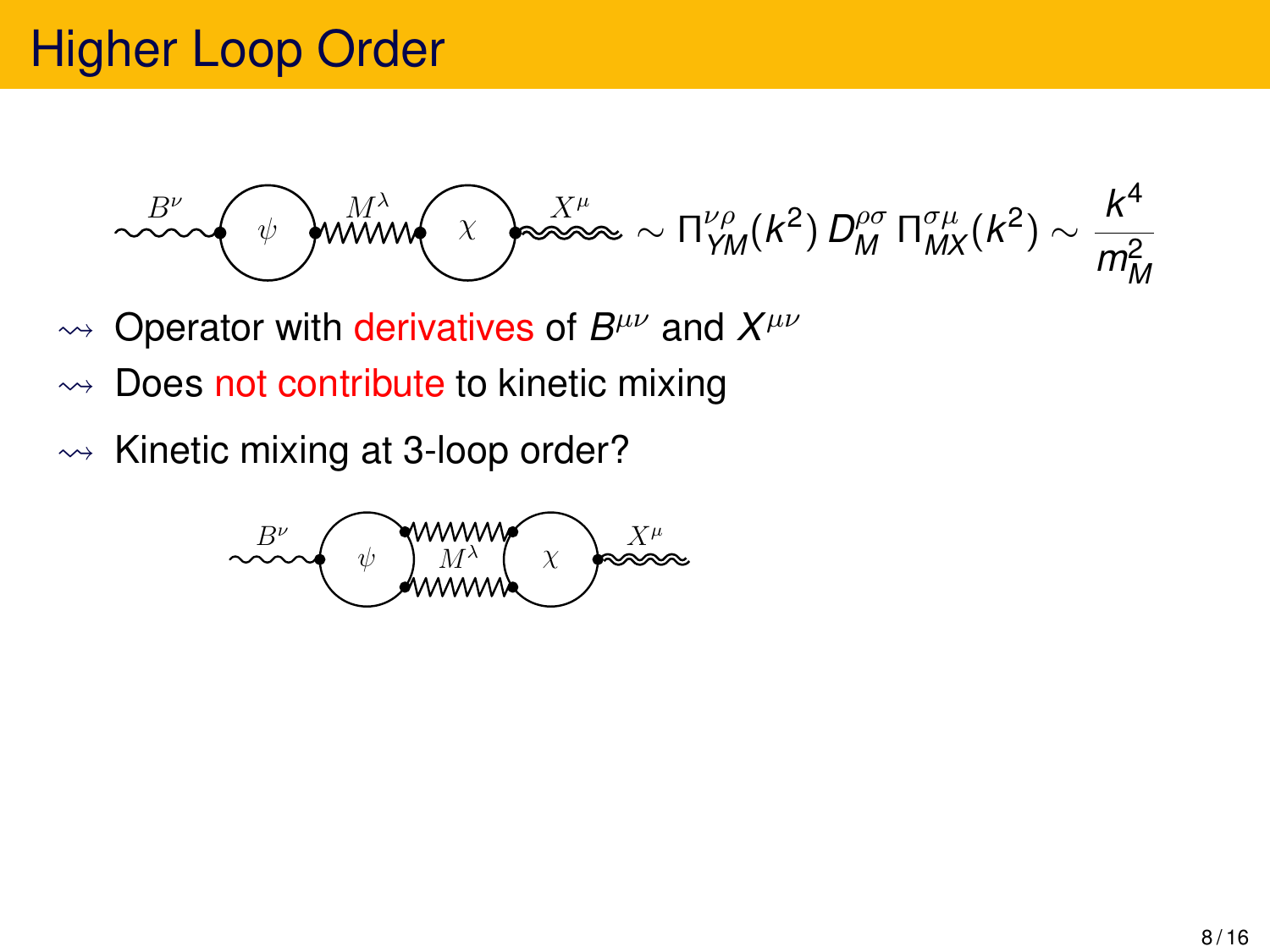$$
\sim \sim \sqrt{\psi} \quad \text{with} \quad \chi \quad \text{where} \quad \chi \quad \text{where} \quad \chi \quad \text{where} \quad \text{where} \quad \text{where} \quad \text{where} \quad \text{where} \quad \text{where} \quad \text{where} \quad \text{where} \quad \text{where} \quad \text{where} \quad \text{where} \quad \text{where} \quad \text{where} \quad \text{where} \quad \text{where} \quad \text{where} \quad \text{where} \quad \text{where} \quad \text{where} \quad \text{where} \quad \text{where} \quad \text{where} \quad \text{where} \quad \text{where} \quad \text{where} \quad \text{where} \quad \text{where} \quad \text{where} \quad \text{where} \quad \text{where} \quad \text{where} \quad \text{where} \quad \text{where} \quad \text{where} \quad \text{where} \quad \text{where} \quad \text{where} \quad \text{where} \quad \text{where} \quad \text{where} \quad \text{where} \quad \text{where} \quad \text{where} \quad \text{where} \quad \text{where} \quad \text{where} \quad \text{where} \quad \text{where} \quad \text{where} \quad \text{where} \quad \text{where} \quad \text{where} \quad \text{where} \quad \text{where} \quad \text{where} \quad \text{where} \quad \text{where} \quad \text{where} \quad \text{where} \quad \text{where} \quad \text{where} \quad \text{where} \quad \text{where} \quad \text{where} \quad \text{where} \quad \text{where} \quad \text{where} \quad \text{where} \quad \text{where} \quad \text{where} \quad \text{where} \quad \text{where} \quad \text{where} \quad \text{where} \quad \text{where} \quad \text{where} \quad \text{where} \quad \text{where} \quad \text{where} \quad \text{where} \quad \text{where} \quad \text{where} \quad \text{where} \quad \text{where} \quad \text{where} \quad \text{where} \quad \text{where} \quad \text{where} \quad \text{where} \quad \text{where} \quad \text{where} \quad \text{where} \quad \text{where} \quad \text{where} \quad \text{where} \quad \text{where} \quad \text{where} \quad \text{where} \quad \text{where} \quad \text{where} \quad \text{where} \quad \text{where} \quad \text
$$

- $\rightarrow$  Operator with derivatives of *B<sup>μν</sup>* and *X<sup>μν</sup>*
- $\rightarrow$  Does not contribute to kinetic mixing
- $\rightarrow$  Kinetic mixing at 3-loop order?

$$
\begin{array}{c}\n\mathcal{L}^{\text{B}} \\
\text{M}^{\text{B}} \\
\text{M}^{\text{B}}\n\end{array}
$$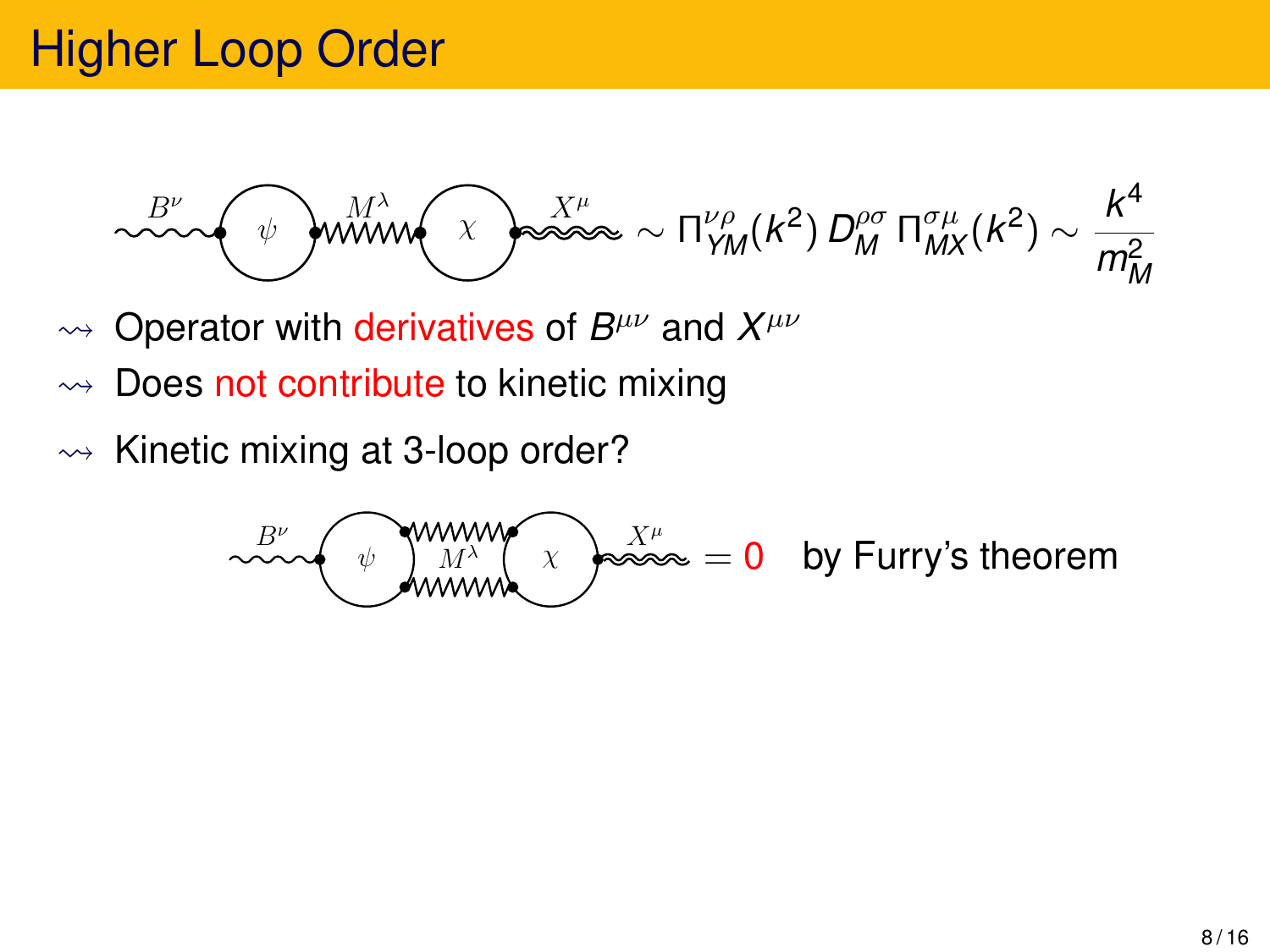$$
\text{max}_{\text{max}}\left(\text{max}_{\text{max}}\right)\text{max}_{\text{max}}\left(\text{max}_{\text{max}}\left(\text{max}\right)\text{max}_{\text{max}}\left(\text{max}\right)\text{max}_{\text{max}}\left(\text{max}\right)\text{max}_{\text{max}}\left(\text{max}\right)\text{max}_{\text{max}}\left(\text{max}\right)\text{max}_{\text{max}}\left(\text{max}\right)\text{max}_{\text{max}}\left(\text{max}\right)\text{max}_{\text{max}}\left(\text{max}\right)\text{max}_{\text{max}}\left(\text{max}\right)\text{max}_{\text{max}}\left(\text{max}\right)\text{max}_{\text{max}}\left(\text{max}\right)\text{max}_{\text{max}}\left(\text{max}\right)\text{max}_{\text{max}}\left(\text{max}\right)\text{max}_{\text{max}}\left(\text{max}\right)\text{max}_{\text{max}}\left(\text{max}\right)\text{max}_{\text{max}}\left(\text{max}\right)\text{max}_{\text{max}}\left(\text{max}\right)\text{max}_{\text{max}}\left(\text{max}\right)\text{max}_{\text{max}}\left(\text{max}\right)\text{max}_{\text{max}}\left(\text{max}\right)\text{max}_{\text{max}}\left(\text{max}\right)\text{max}_{\text{max}}\left(\text{max}\right)\text{max}_{\text{max}}\left(\text{max}\right)\text{max}_{\text{max}}\left(\text{max}\right)\text{max}_{\text{max}}\left(\text{max}\right)\text{max}_{\text{max}}\left(\text{max}\right)\text{max}_{\text{max}}\left(\text{max}\right)\text{max}_{\text{max}}\left(\text{max}\right)\text{max}_{\text{max}}\left(\text{max}\right)\text{max}_{\text{max}}\left(\text{max}\right)\text{max}_{\text{max}}\left(\text{max}\right)\text{max}_{\text{max}}\left(\text{max}\right)\text{max}_{\text{max}}\left(\text{max}\right)\text{max}_{\text{max}}\left(\text{max}\right)\text{max}_{\text{max}}\left(\text{max}\right)\text{max}_{\text{max}}\left(\text{max}\right)\text{max}_{\text{max}}\left(\text{max}\right)\text{max}_{\text{max}}\left(\text{max}\right)\text{max}_{\text{max}}\left(\text{max}\right)\text{max}_{\text{max}}\left(\text{max}\right)\text{max
$$

- $\rightarrow$  Operator with derivatives of *B<sup>μν</sup>* and *X<sup>μν</sup>*
- $\rightarrow$  Does not contribute to kinetic mixing
- $\rightarrow$  Kinetic mixing at 3-loop order?

$$
\begin{array}{c}\n\stackrel{B^{\nu}}{\sim} \\
\hline\n\text{www. } N^{\lambda} \\
\hline\n\text{www. } N^{\lambda} \\
\hline\n\end{array}\n\quad\n\begin{array}{c}\nX^{\mu} \\
\hline\n\end{array}\n= 0 \quad \text{by Furry's theorem}\n\end{array}
$$

 $\rightsquigarrow$  Kinetic mixing at 4-loop order

$$
\text{max}_{\text{min}} \left( \text{min}_{\text{min}} \left( \text{max}_{\text{max}} \right) \right)^{N^{\mu}} \text{max}_{\text{max}} \quad \text{and} \quad \epsilon \sim \left( \frac{1}{16\pi^2} \right)^4 \sim 10^{-9}
$$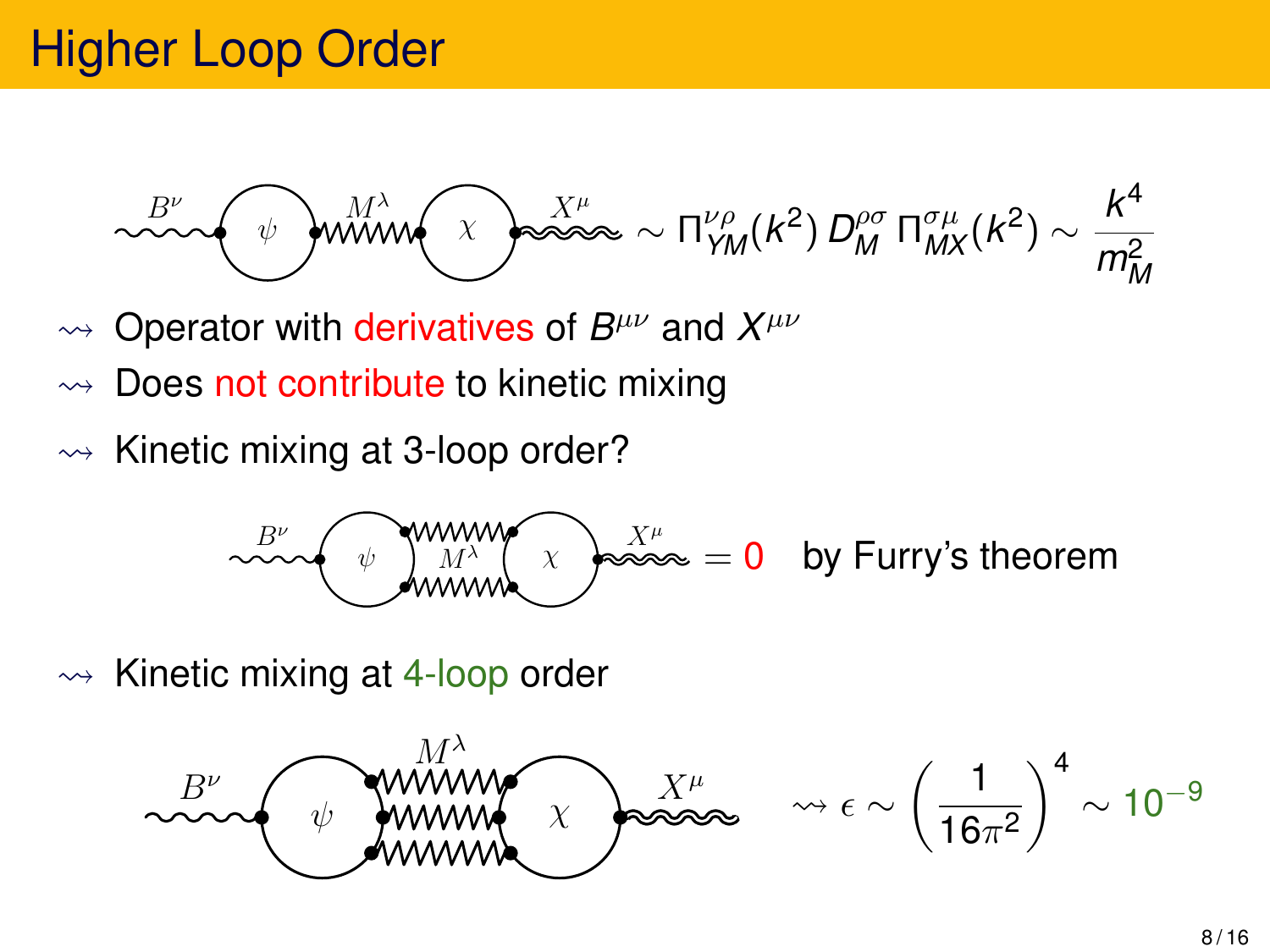#### Gauged Clockwork

Giudice, McCullough, JHEP **02** (2017); Lee, PLB **778** (2018)

- $\boldsymbol{N}+1$  gauge symmetries  $\boldsymbol{U}(1)_i, \, i=0,\ldots,N$
- Equal gauge coupling *g*
- Corresponding gauge fields  $A^i_\mu$
- $N$  Higgs fields  $\phi_j, j=0,\ldots,N-1,$  each with charges  $(1,-q)$ under  $U(1)_i \times U(1)_{i+1}$  (and charge 0 under the other groups)

$$
\bullet \: \: \langle \phi_j \rangle = \text{$f$ for all $j \leadsto U(1)^{N+1} \to U(1)_X$}
$$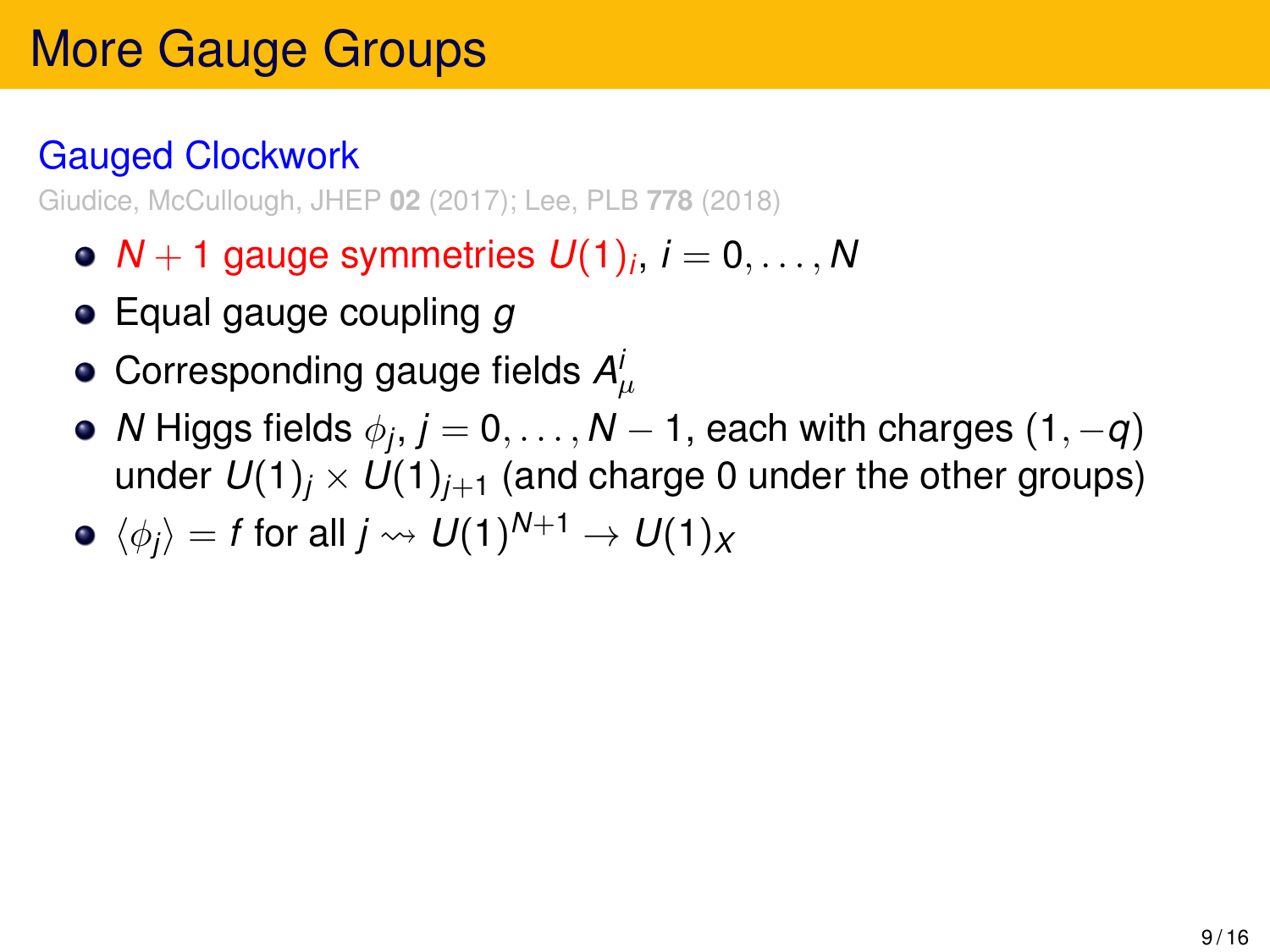### Gauged Clockwork

Giudice, McCullough, JHEP **02** (2017); Lee, PLB **778** (2018)

- $\boldsymbol{N}+1$  gauge symmetries  $\boldsymbol{U}(1)_i, \, i=0,\ldots,N$
- Equal gauge coupling *g*
- Corresponding gauge fields  $A^i_\mu$
- $N$  Higgs fields  $\phi_j, j=0,\ldots,N-1,$  each with charges  $(1,-q)$ under  $U(1)_i \times U(1)_{i+1}$  (and charge 0 under the other groups)

$$
\bullet \: \: \langle \phi_j \rangle = f \: \text{for all} \: j \leadsto U(1)^{N+1} \to U(1)_X
$$

- Diagonalize gauge boson mass matrix  $\rightsquigarrow$  zero mode  $=$  dark photon  $=$  linear combination of all  $A^{i}_{\mu}$
- Field charged only under  $U(1)_N$ : coupling to dark photon *g*eff ∼ *g q N* exponentially suppressed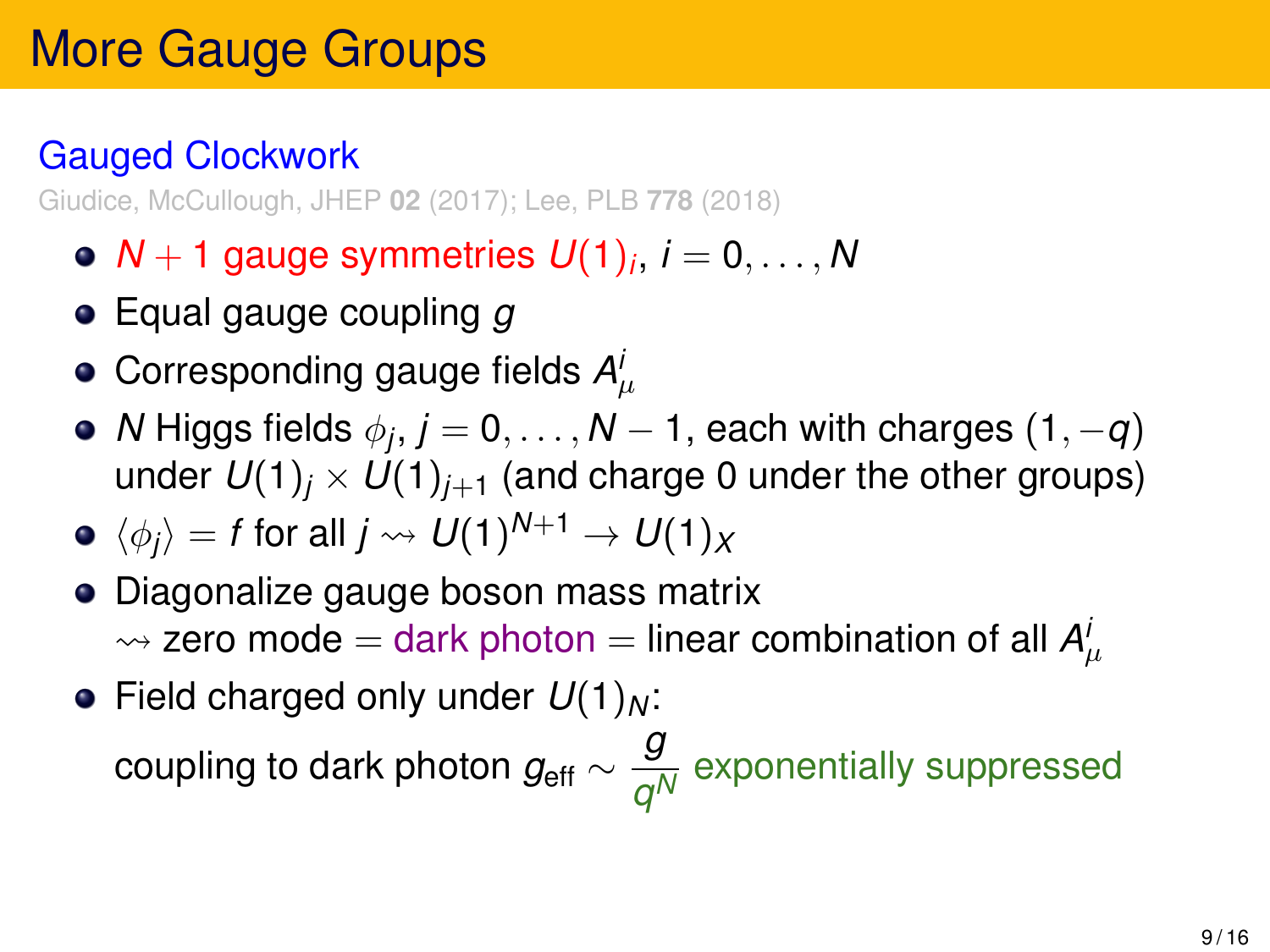### Gauged Clockwork

Giudice, McCullough, JHEP **02** (2017); Lee, PLB **778** (2018)

- $\boldsymbol{N}+1$  gauge symmetries  $\boldsymbol{U}(1)_i, \, i=0,\ldots,N$
- Equal gauge coupling *g*
- Corresponding gauge fields  $A^i_\mu$
- $N$  Higgs fields  $\phi_j, j=0,\ldots,N-1,$  each with charges  $(1,-q)$ under  $U(1)_i \times U(1)_{i+1}$  (and charge 0 under the other groups)

$$
\bullet \: \: \langle \phi_j \rangle = f \text{ for all } j \leadsto U(1)^{N+1} \to U(1)_X
$$

- Diagonalize gauge boson mass matrix  $\rightsquigarrow$  zero mode  $=$  dark photon  $=$  linear combination of all  $A^{i}_{\mu}$
- Field charged only under  $U(1)_N$ : coupling to dark photon *g*eff ∼ *g q N* exponentially suppressed
- Continuum limit *N* → ∞: equivalent to 5D theory, *g*eff ∼ *e* −*kR*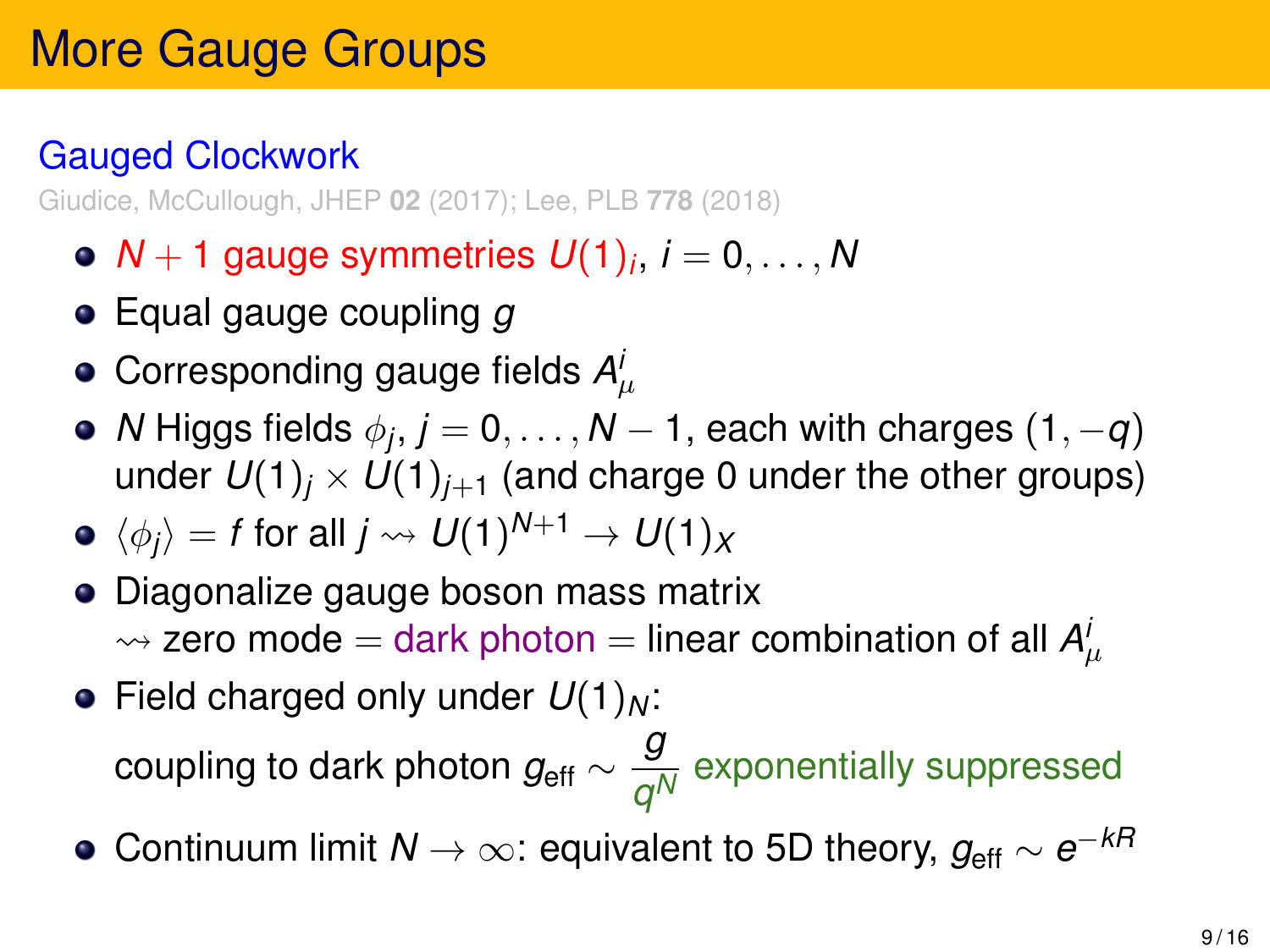### Clockwork-Suppressed Kinetic Mixing

Kinetic mixing of  $B_\mu$  only with  $A_\mu^{\mathsf{M}}$  $\sim$  mixing with dark photon  $\epsilon_{\text{eff}} \sim \frac{\epsilon}{c}$  $\frac{1}{q^N}$  can be tiny even for  $\epsilon$   $\sim$  1

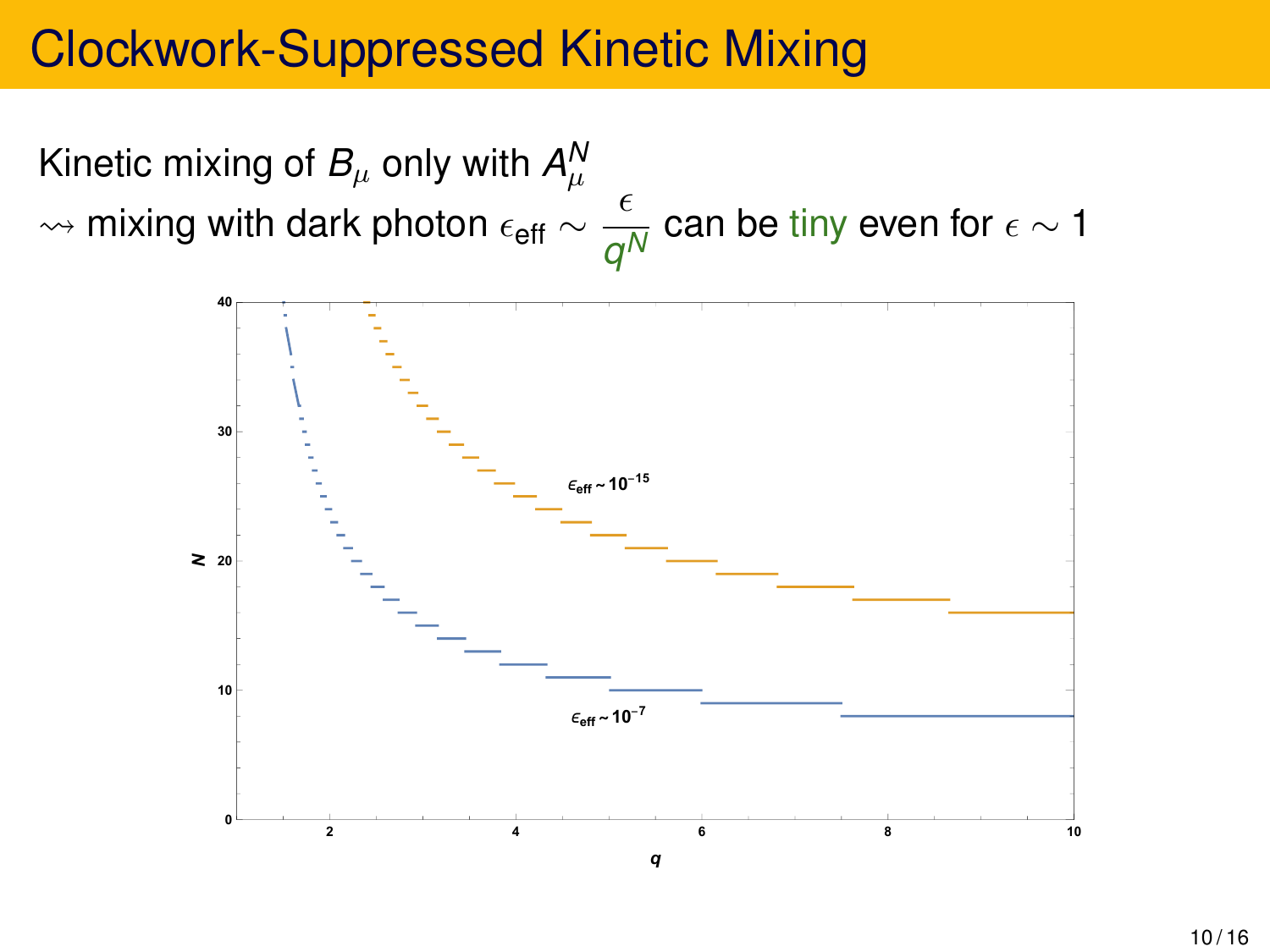<span id="page-17-0"></span>



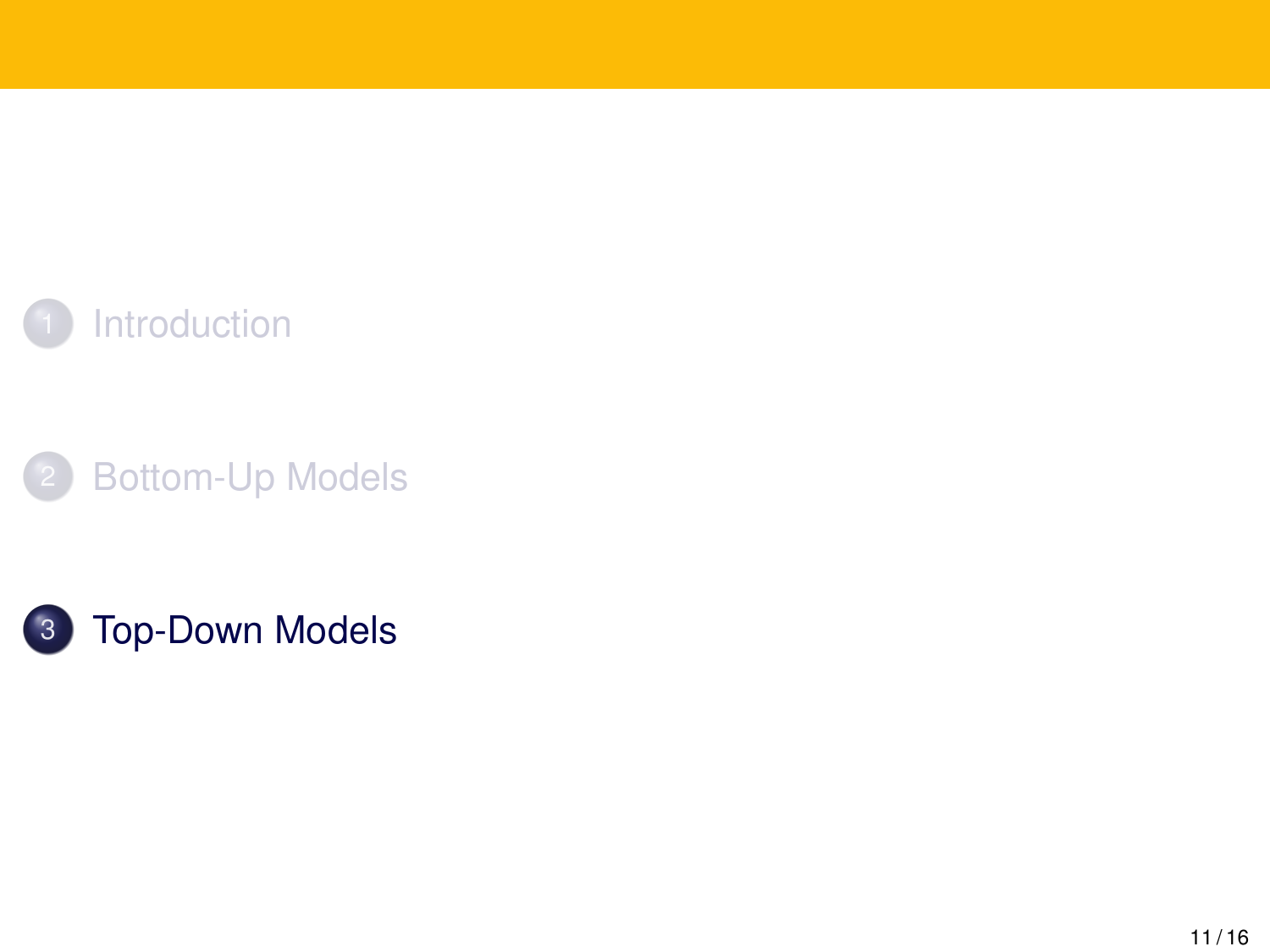# Embedding Light and Dark Photons in a Single Group

- SM gauge group × *U*(1)*<sup>X</sup>* ⊃ non-Abelian group *G*  $\rightsquigarrow$  no kinetic mixing at breaking scale of  $G$
- Light particles charged under both  $U(1)_Y$  and  $U(1)_X$  $\rightsquigarrow$  generic  $\epsilon \sim 10^{-4}\ldots 10^{-3}$
- $\bullet$  Heavy particles charged under both  $U(1)_Y$  and  $U(1)_X$  fill complete GUT multiplets
	- $\rightsquigarrow$   $\epsilon = 0$  for exact mass degeneracy
	- $\rightsquigarrow$  Expect  $\epsilon \sim 10^{-6}\ldots 10^{-4}$

Arkani-Hamed, Weiner, JHEP **12** (2008)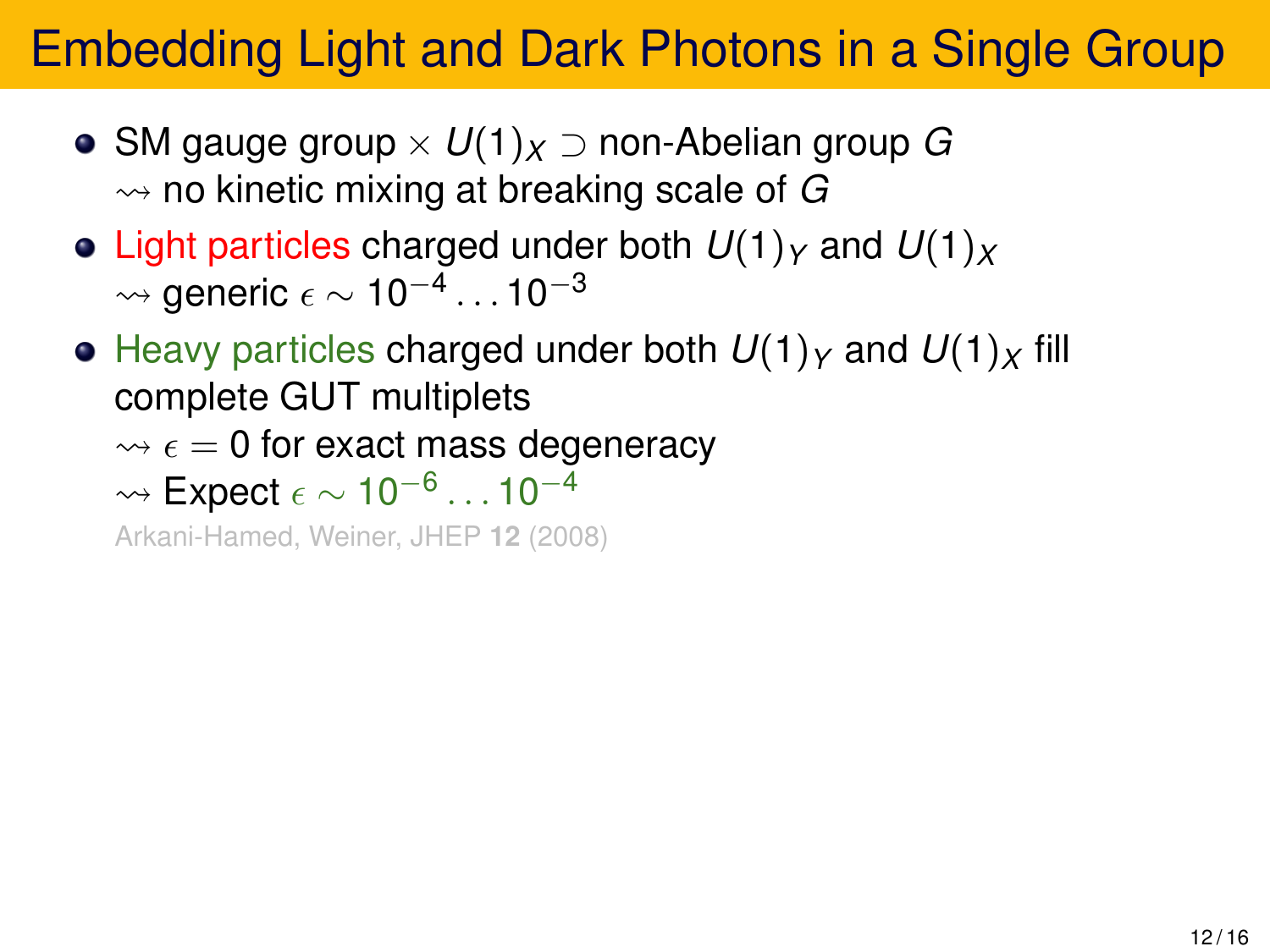# Embedding Light and Dark Photons in a Single Group

- SM gauge group × *U*(1)*<sup>X</sup>* ⊃ non-Abelian group *G*  $\rightsquigarrow$  no kinetic mixing at breaking scale of  $G$
- Light particles charged under both  $U(1)_Y$  and  $U(1)_X$  $\rightsquigarrow$  generic  $\epsilon \sim 10^{-4}\ldots 10^{-3}$
- $\bullet$  Heavy particles charged under both  $U(1)_Y$  and  $U(1)_X$  fill complete GUT multiplets
	- $\rightarrow \epsilon = 0$  for exact mass degeneracy

$$
\leadsto \textsf{Expected}~\epsilon \sim 10^{-6} \ldots 10^{-4}
$$

Arkani-Hamed, Weiner, JHEP **12** (2008)

- Light particles charged under both *U*(1)'s hard to avoid Example:  $SO(10) \rightarrow SU(5) \times U(1)_X$ Standard Model fields in  $16 = (\overline{5}, 3) + (10, -1) + (1, -5)$
- $\bullet$  ... but not impossible for sufficiently large groups Example:  $E_8 \rightarrow E_6 \times SU(3) \rightarrow E_6 \times U(1)_X$ Standard Model fields in  $248 = (27, 3) + \ldots$  $\rightarrow$  can be uncharged under  $U(1)_X$  generated by  $\lambda_3 \sim$  diag(1, −1, 0)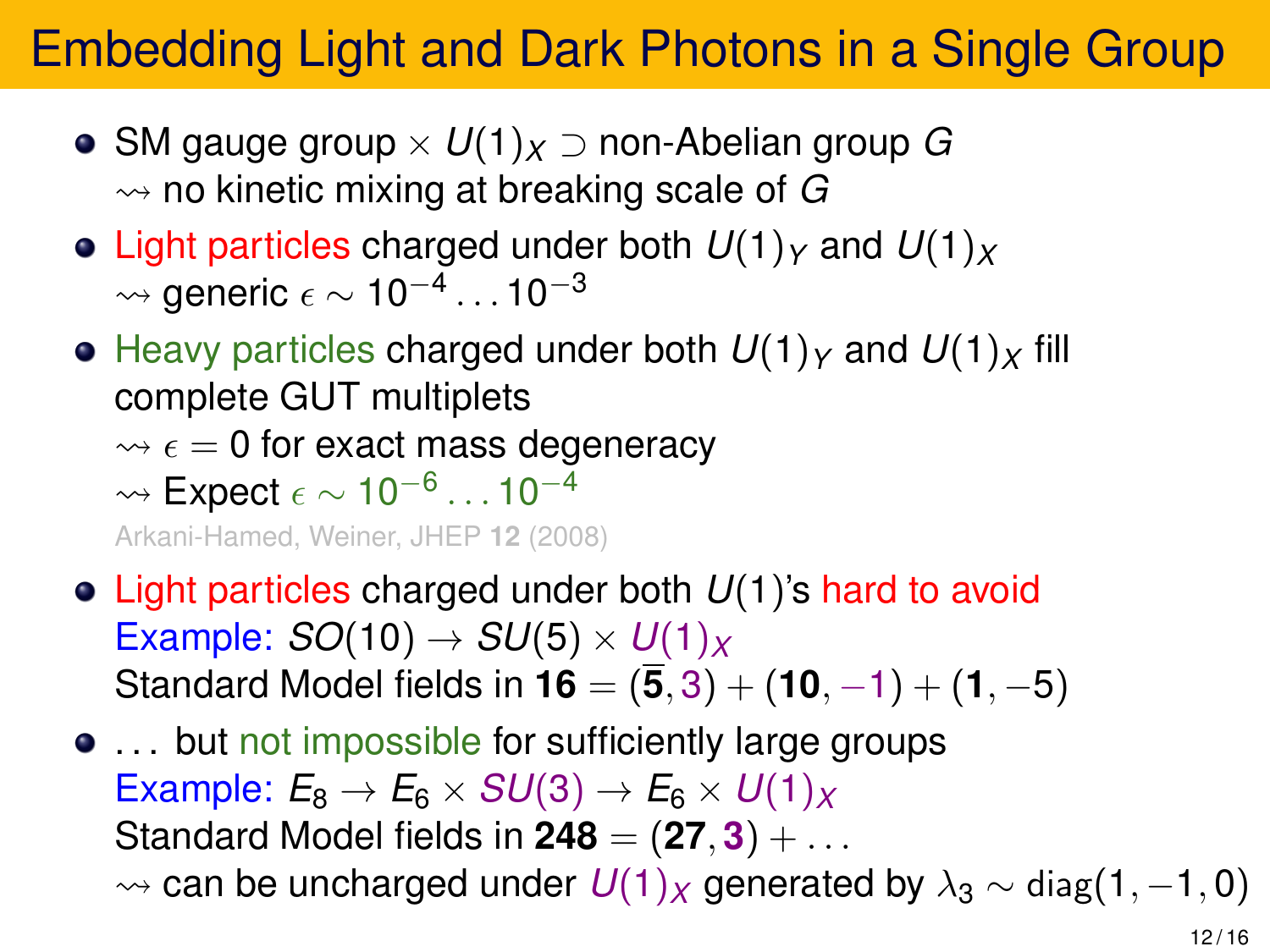# Only Standard Model Embedded in Simple Group

- $G_{\text{SM}} \times U(1)_X \subset G_{\text{GUT}} \times U(1)_X \rightsquigarrow G^{\mu\nu} X_{\mu\nu}$  not gauge-invariant
- Effective operator  $\frac{1}{\Lambda} \Sigma G^{\mu\nu} X_{\mu\nu}$  with scalar  $\Sigma$  can be gauge-invariant  $\rightsquigarrow \epsilon \sim \frac{\langle \Sigma \rangle}{\Lambda}$  $\frac{\Sigma I}{\Lambda} \ll 1$

Arkani-Hamed, Weiner, JHEP **12** (2008)

- Generated via loops with heavy particles (mass Λ)
- Alternative: embed  $U(1)_X$  in non-Abelian group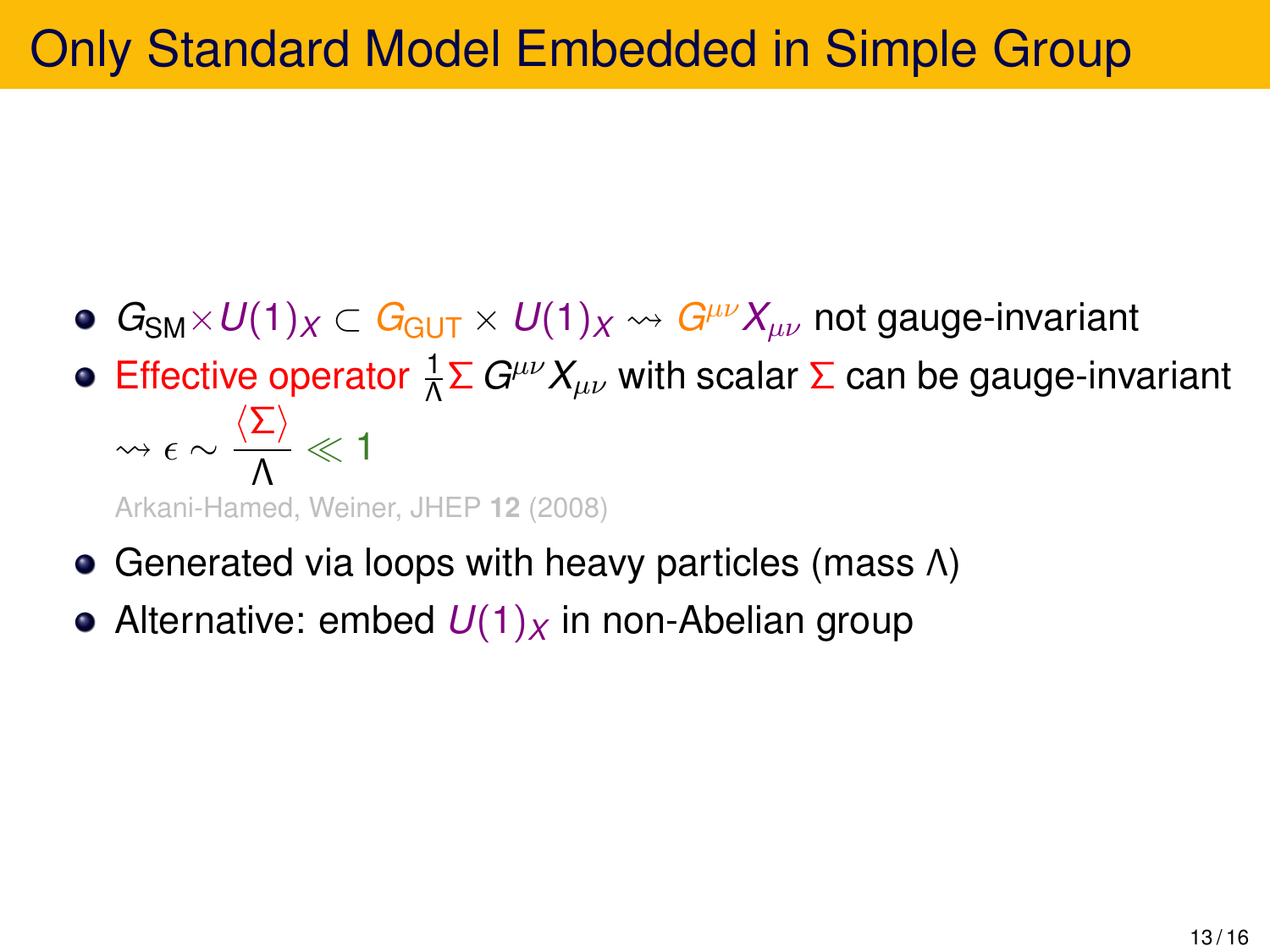• Scalar Σ in adjoint representation of GUT group, no *U*(1)<sub>*X*</sub> charge

• Vector-like fermion charged under both groups, mass Λ



 $\rightsquigarrow$   $\epsilon$   $\lesssim$  10<sup>−7</sup> for  $\langle\Sigma\rangle$   $\lesssim$  10<sup>−3</sup>  $M_{\text{GUT}}$  (and  $\mathcal{O}(1)$  couplings)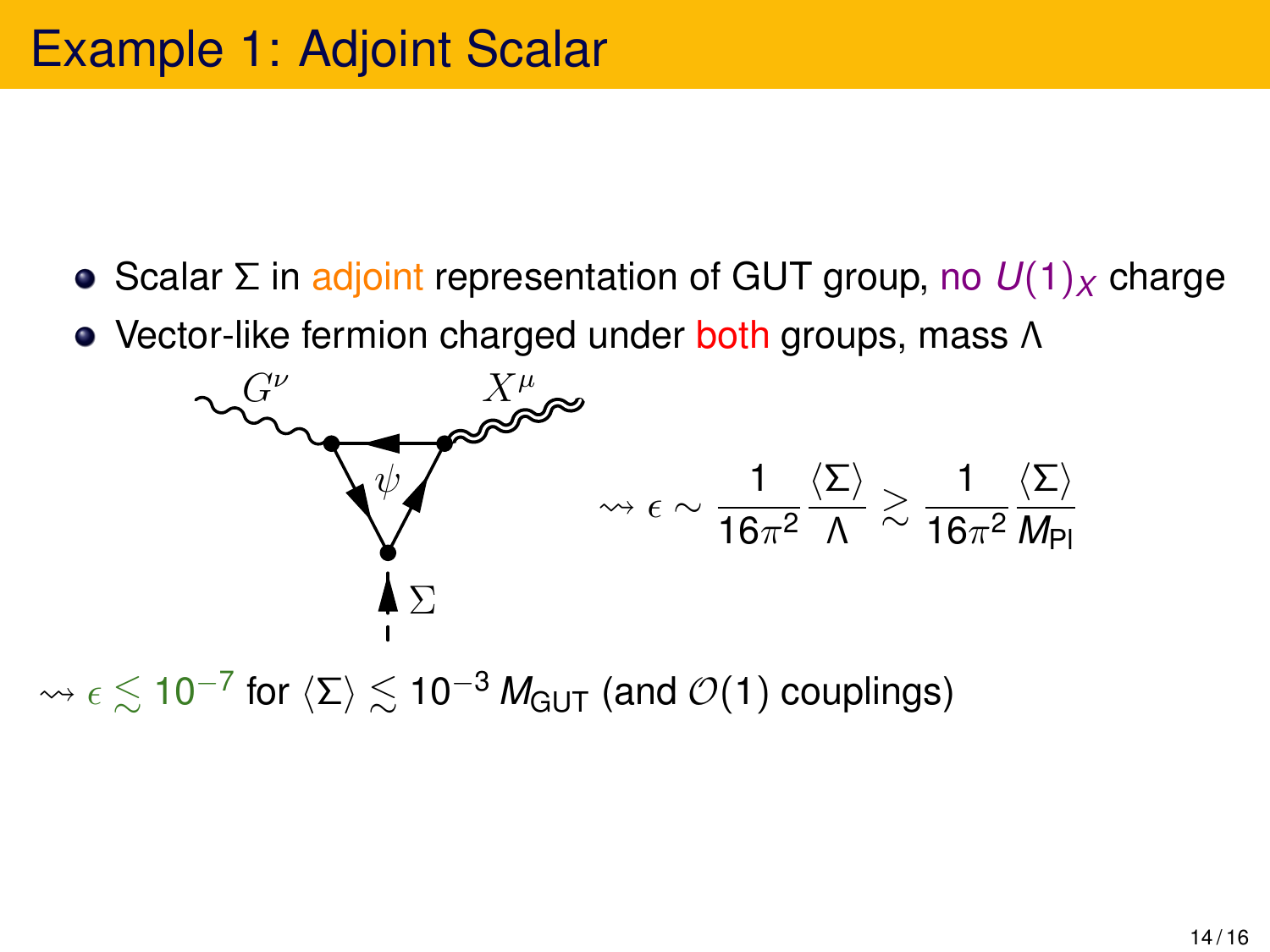### Example 2: Fundamental Scalar in *SU*(5)

- Scalar φ ∼ (**5**, 0) under *SU*(5) × *U*(1)*<sup>X</sup>*
- $\bullet$  Vector-like fermions  $\psi \sim (5, q)$  and  $\chi \sim (10, q)$ , mass Λ

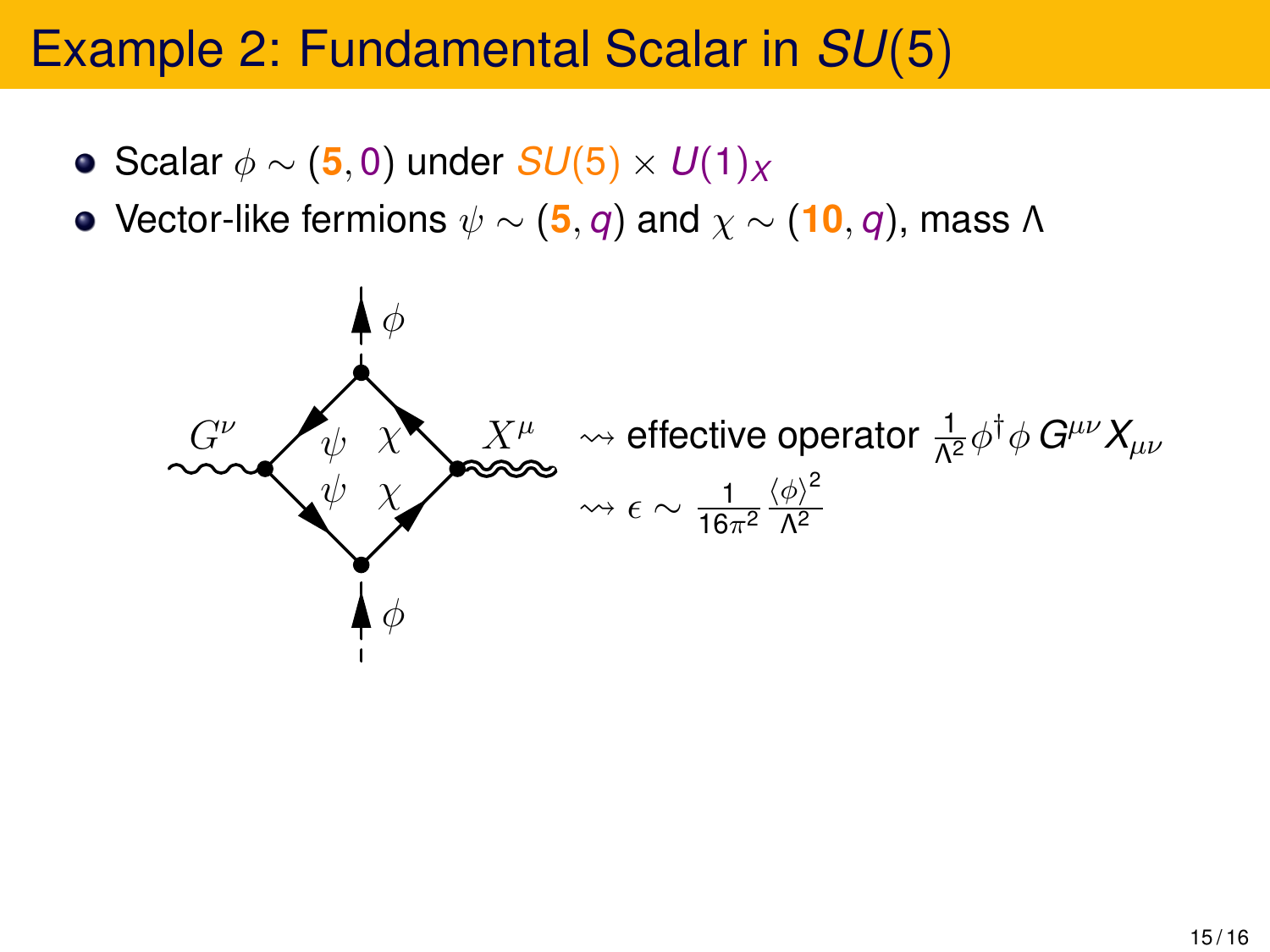### Example 2: Fundamental Scalar in *SU*(5)

- Scalar φ ∼ (**5**, 0) under *SU*(5) × *U*(1)*<sup>X</sup>*
- $\bullet$  Vector-like fermions  $ψ$  ~ (5, *q*) and  $χ$  ~ (10, *q*), mass Λ



 $\phi \phi \sim (3, 1) + (1, 2)$  under  $SU(3)_{c} \times SU(2)_{L}$  $\sim \langle \phi \rangle$  < *v*<sub>EW</sub>  $\sim \epsilon$  ≤ 10<sup>-28</sup> for  $\Lambda \sim M_{\text{GUT}}$ 

Different representations and GUT groups more promising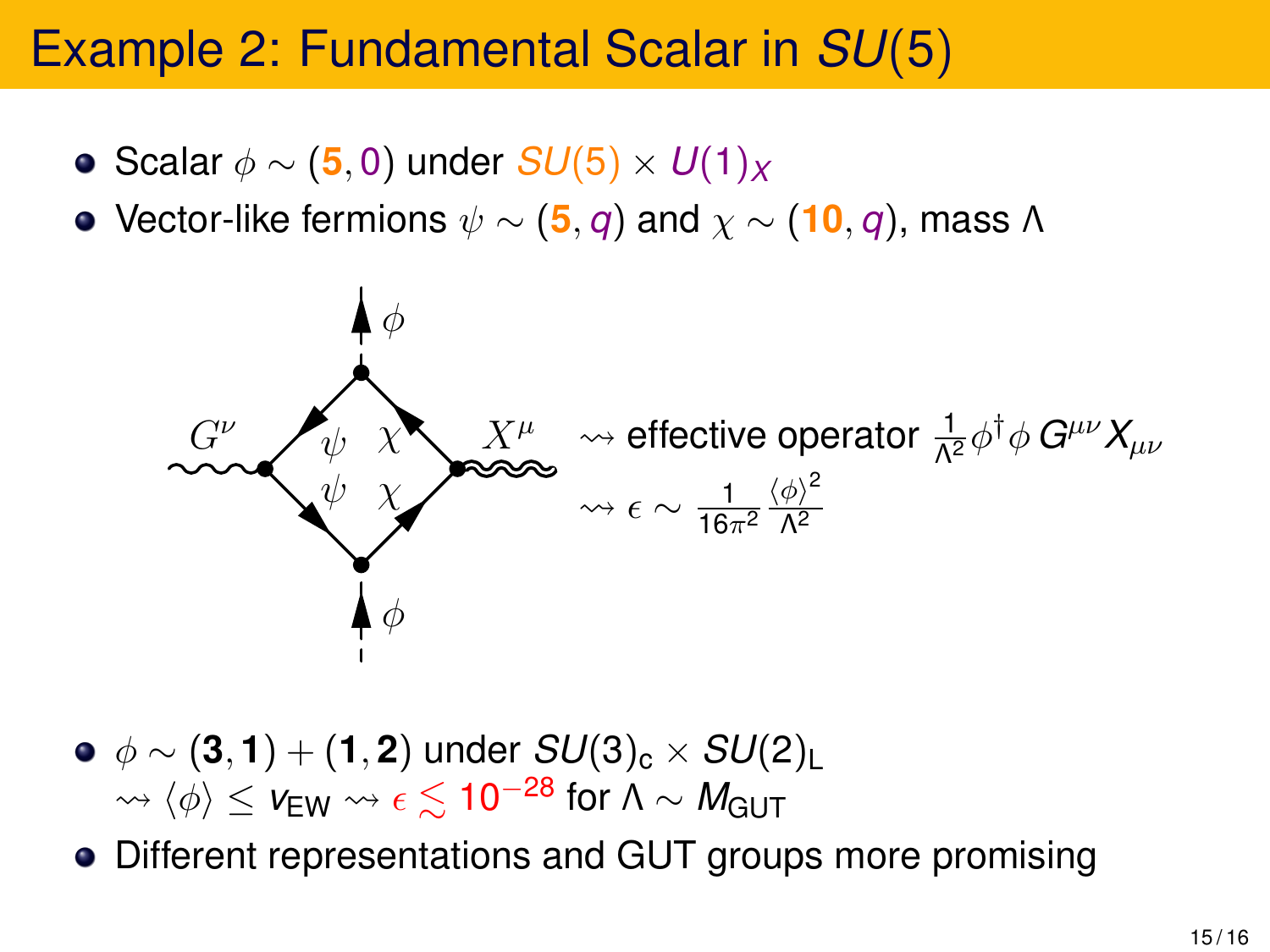Kinetic mixing between visible and dark photon severely constrained:  $\epsilon \lesssim 10^{-15}\ldots 10^{-7}$ 

- $\rightarrow$  Scenarios to explain such a small mixing
	- Tiny gauge coupling from string theory
	- Generation at high loop order  $\rightsquigarrow \epsilon \sim 10^{-9}$
	- Suppression by gauged clockwork
	- Embedding of both  $U(1)$ 's in common group  $\rightsquigarrow \epsilon \sim 10^{-6} \dots 10^{-4}$
	- Effective operators in GUT  $\rightsquigarrow \epsilon \sim 10^{-28} \dots 10^{-4}$
- $\rightarrow$  Tiny kinetic mixing possible, but not for free